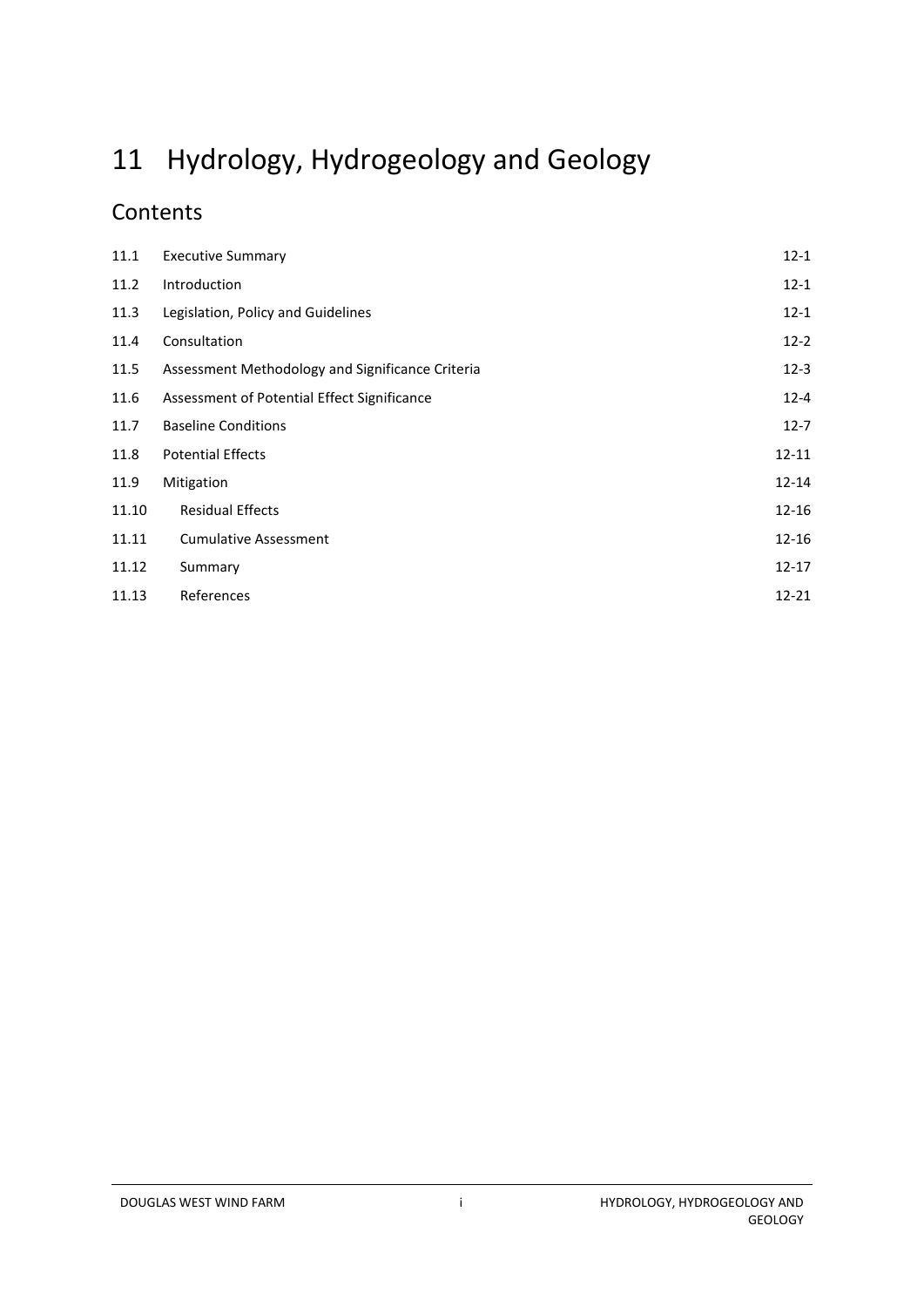This page is intentionally blank.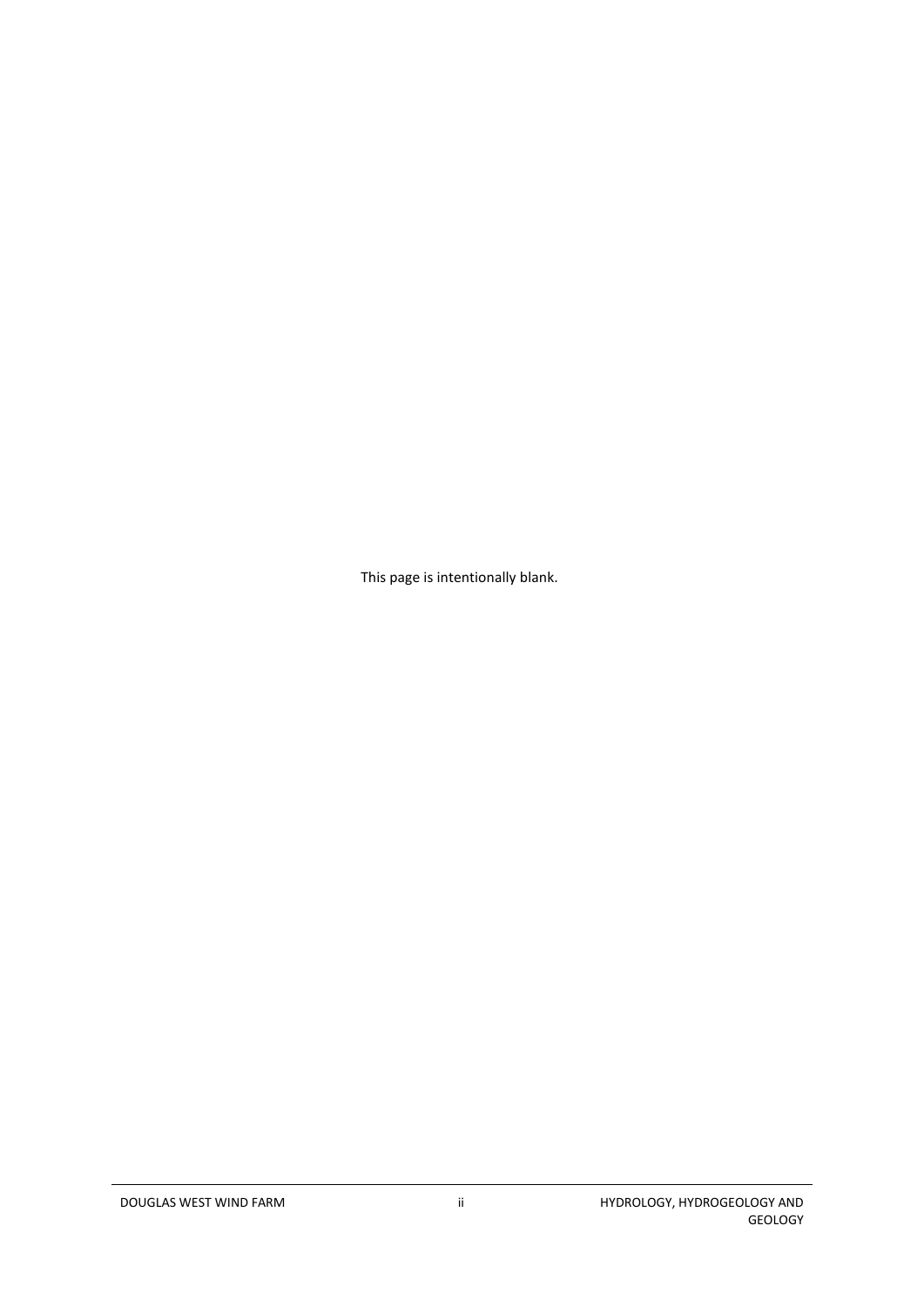# 12 Hydrology, Hydrogeology and Geology

# <span id="page-2-0"></span>12.1 Executive Summary

- 12.1.1 The hydrology, hydrogeology and geology assessment follows the same methodology outlined and undertaken for the Consented Development. The hydrological study area for the Revised Development has not changed, except the turbine layout has been amended and turbines are now present in the southern area of the site.
- 12.1.2 The conclusions to the hydrology, hydrogeology and geology assessment below are the same for the Revised Development as those reached for the Consented Development. It is anticipated that there will be no significant residual hydrological, hydrogeological and geological effects as a result of the construction and operation of the Revised Development.

## <span id="page-2-1"></span>12.2 Introduction

- 12.2.1 This chapter considers the potential impacts of the Revised Development on hydrology, hydrogeology and geological resources. This includes detailed consideration of potential impacts on surface watercourses, groundwater and the local geology in and around the site and any potential impacts on flood risk in the local area.
- 12.2.2 For the purposes of this assessment, watercourses have been identified as those which appear on the Ordnance Survey (OS) 1:50,000 scale maps (refer to Figure 11.1). However, on-site observations of field drains and other man-made features have also been made and the presence of these has been taken into account in the design of the scheme and any mitigation measures.
- 12.2.3 Previous peat probing was carried out on site in 2015. These results have been collated and updated with further survey work on site to determine any further areas of localised peat with the current layout.

# <span id="page-2-2"></span>12.3 Legislation, Policy and Guidelines

#### *Legislation*

- 12.3.1 Relevant legislation and guidance documents have been reviewed and taken into account as part of this hydrology, hydrogeology and geological assessment. Of particular relevance are:
	- The European Union (EU) Water Framework Directive (WFD) has been implemented in Scotland through the Water Environment and Water Services (Scotland) Act 2003 (WEWSA). This Act introduced a regulatory system for the water environment with SEPA as the lead authority working alongside the public, private and voluntary sectors. The Act ensures that all human activities with the potential to cause a harmful effect on the water environment can be controlled by establishing a framework for co-ordinated controls on water abstraction and impoundment, engineering works affecting watercourses, and discharges to the water environment.
	- The EC Groundwater Directive provides specific measures to protect groundwater against pollution and deterioration. This Directive is implemented through the Water Environment (Controlled Activities) (Scotland) Regulations 2011 (CAR), introduced under WEWSA to provide the main regulatory controls for protecting the water environment from harm. CAR introduced specific controls for activities affecting watercourses and waterbodies and which encompass the following activities relevant to the Revised Development:
		- discharges to all wetlands, surface waters and groundwater's; and,
		- engineering works in inland waters and wetlands.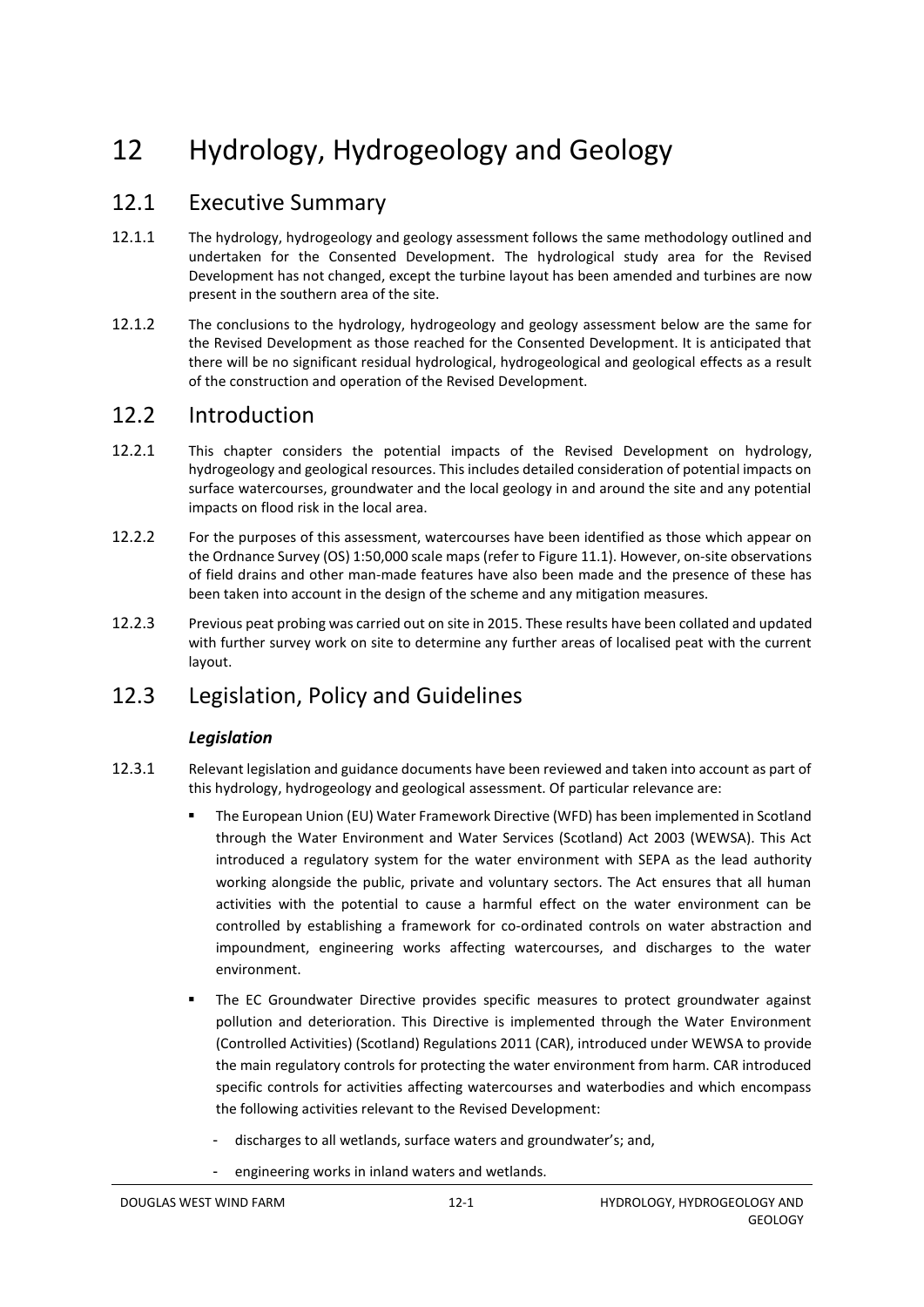- 12.3.2 SEPA maintains water monitoring and classification systems that provide the data to support the aim of the WFD, namely that all waterbodies are of good ecological status, or similar objective, by 2021. The classification system covers all rivers, lochs, transitional, coastal and groundwater bodies, and is based on an ecological classification system with five quality classes: High, Good, Moderate, Poor and Bad. It has been devised following EU and UK guidance and is underpinned by a range of biological quality elements, supported by measurements of chemistry, hydrology (changes to levels and flows) and morphology (changes to the shape and function of waterbodies).
- 12.3.3 The Water Resources (Scotland) Act 2013 makes provisions for the development of Scotland's water resources through improved water quality, the creation of contracts for non-domestic sewerage services, protection of the public sewer network and the maintenance of private sewerage works.
- 12.3.4 The relevant legislation relating to flood prevention is the Flood Risk Management (Scotland) Act 2009, which replaces the Flood Prevention (Scotland) Act 1961 (as amended).

#### *Planning Policy*

- 12.3.5 Chapter 5 sets out the planning policy framework that is relevant to the EIA. The policies set out below include those from the South Lanarkshire Local Development Plan (LDP, 2015). This section also considers the relevant aspects of Scottish Planning Policy (SPP), Planning Advice Notes and other relevant guidance. Of relevance to the hydrological, hydrogeological and geological assessment presented within this chapter, regard has been had to the following policies:
	- **LDP, Policy 2, Climate Change;**
	- **EXECT:** LDP, Policy 4, Development management and placemaking;
	- **EXECUTE:** LDP, Policy 17, Water environment and flooding;
	- **LDP, Policy 18, Waste;**
	- PAN 51: Planning, Environmental Protection and Regulation (Scottish Executive, 2006);
	- PAN 69: Planning and Building Standards Advice on Flooding;
	- PAN 79: Water and Drainage (Scottish Executive, 2006) and
	- **Scottish Planning Policy (Scottish Government, 2014).**

#### *Guidance*

- 12.3.6 Cognisance has been taken of the following best practice guidelines/guidance etc.:
	- SEPA Pollution Prevention Guideline (PPG) 1: Understanding your environmental responsibilities - good environmental practices (2013);
	- SEPA Guidance for Pollution Prevention (GPP) 5: Works and maintenance in or near water (2017);
	- SEPA Policy 19 Groundwater Protection Policy for Scotland (Version 3, 2009) and
	- SEPA Policy 41 'A Planning Authority Protocol Development at Risk of Flooding: Advice and Consultation' (SEPA, 2011).

### <span id="page-3-0"></span>12.4 Consultation

12.4.1 Consultation was undertaken with a number of statutory and non-statutory consultees, in order to obtain information and advice prior to completing the EIA. In order to facilitate initial consultation on the project, consultees were provided with copies of the EIA Scoping Report prepared by previous developers, Community Windpower Ltd, in 2012. Formal scoping responses were received from SNH and SEPA at that time and are summarised below.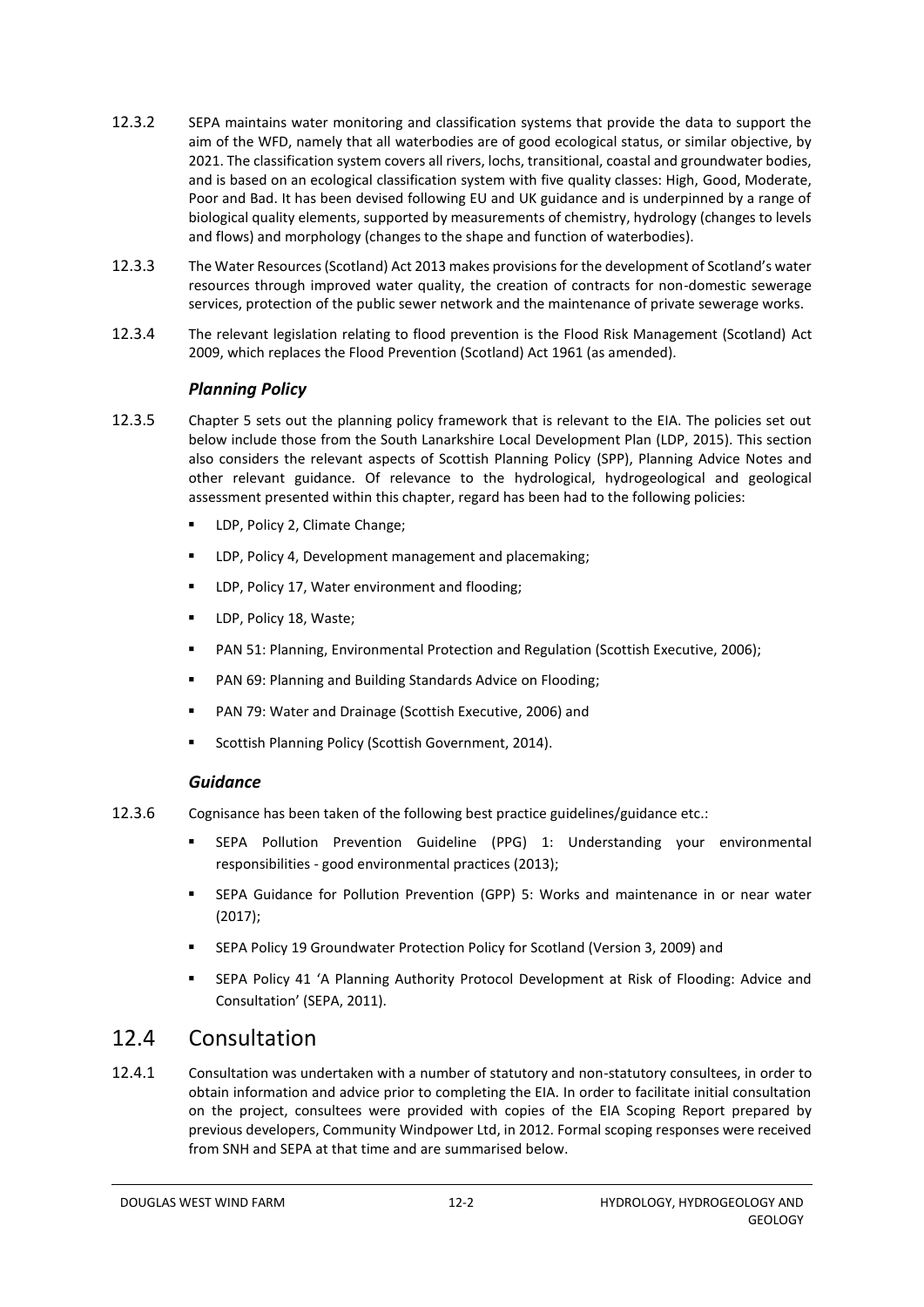12.4.2 In relation to the Revised Development; dialogue and correspondence relevant to the hydrology, hydrogeology and geology assessment was held with SNH and SEPA throughout the 2015 Application, in regard to specific aspects of the project and to discuss various issues following the submission of the original Scoping Report.

## <span id="page-4-0"></span>12.5 Assessment Methodology and Significance Criteria

#### *Consultation*

- 12.5.1 As noted in Section 11.4, previous consultation has been undertaken with a number of statutory and non-statutory consultees after submission of the 2012 Scoping Report, including SEPA and SNH.
- 12.5.2 SEPA considers that the key issues that should be addressed in this chapter include the following:
	- Carbon balance, where peat and carbon rich soils are present;
	- Disruption to wetlands, including peatlands (specific reference is made to groundwater dependent terrestrial ecosystems);
	- Details regarding disturbance and re-use of excavated peat;
	- **Effects on existing groundwater abstractions and provision of details regarding proposed future** abstraction;
	- **Engineering activities proposed within the water environment;**
	- **Provision of details regarding pollution prevention and environmental management and**
	- Flood risk.
- 12.5.3 SNH considers that the key issues that should be addressed in this chapter include the following:
	- Peat surveys across any areas of peat (SNH states that there is a known presence of peat within the southern section of the site but does not provide the source of this information) and
	- **Engineering activities proposed within the water environment.**
- 12.5.4 SLC's Environmental Services recommends that consideration is given to the handling, use, short term storage and final reuse of surplus material. Information on known Private Water Supplies within a 1 km study area around the site boundary has also been provided.
- 12.5.5 The Coal Authority responded in November 2015 agreeing that the recommendations set out in the Mining Risk Assessment (undertaken by Wardell Armstrong) were accurate and that it had no objection to the development, if proposed conditions were undertaken before the project was commenced. The letter of response can be found in Appendix 4.4.

#### *Study Area*

- 12.5.6 The study area has incorporated the area within the site boundary and this assessment also considers any potential hydrological and hydrogeological effects up to 1 km up or downstream of the site.
- 12.5.7 Information regarding known Private Water Supplies has been obtained from SLC for a 1 km study area around the site boundary.
- 12.5.8 The criteria for defining the study area have been established based on the professional judgement and experience of the technical authors with regard to likely access and working areas, and with due consideration to the relevant guidance on hydrological and geological assessment.

#### *Desk Study*

12.5.9 Baseline conditions have been established primarily through desk-based research which has included: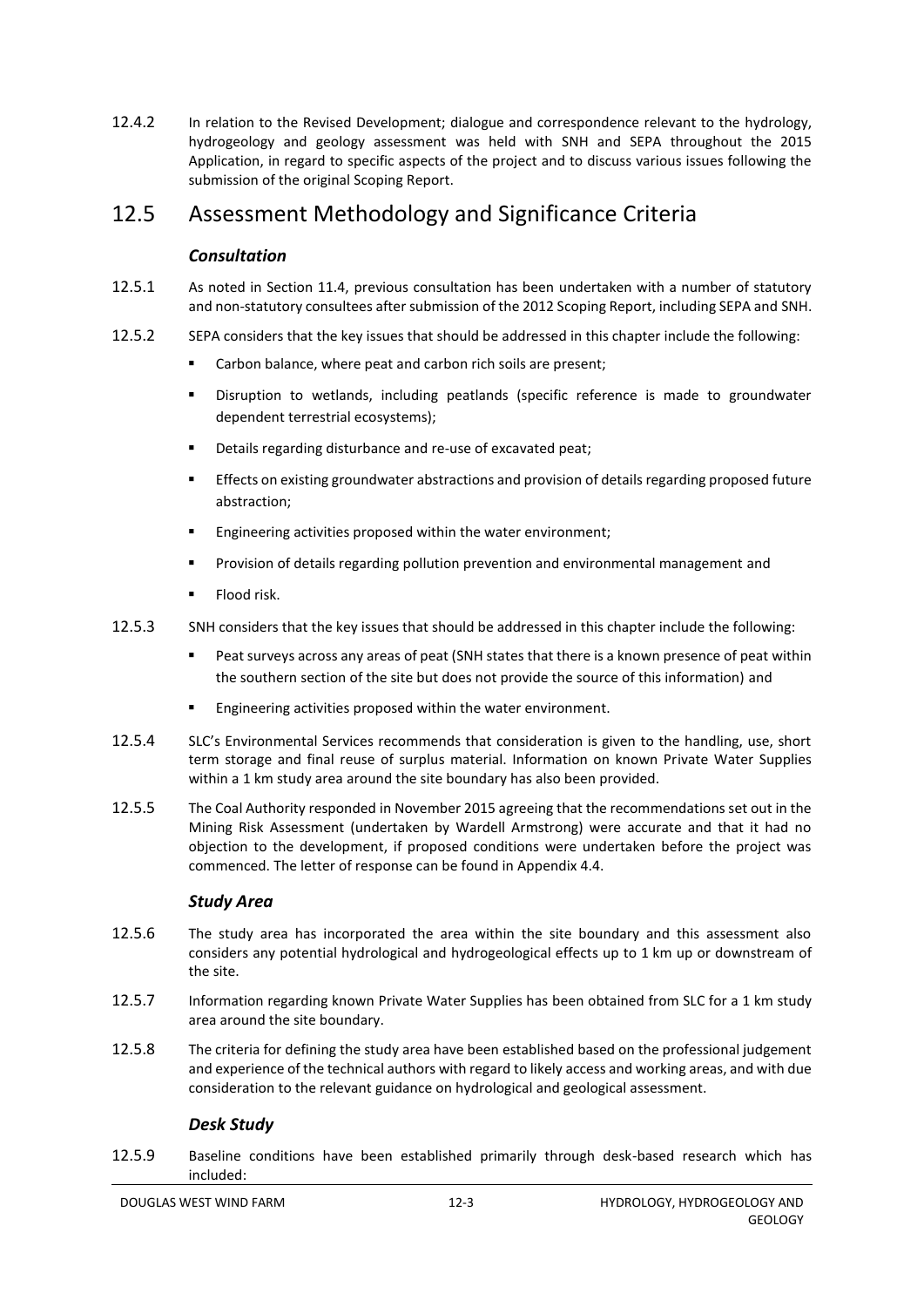- consultation with SEPA, SNH and SLC (refer to Appendices 4.1 to 4.4);
- identification of the locations and characteristics of catchments and principal watercourses and waterbodies, as shown on 1:50,000 scale OS mapping which may be affected by construction activities;
- identification of SEPA/WFD watercourse and waterbody classification;
- **•** review of on-line SEPA flood mapping:
- **•** review and collation of pertinent information on surface hydrology, flooding, climate, etc.;
- review of on-line British Geological Survey (BGS) geological mapping of the area;
- **•** review of historical mapping and
- review of drainage/surface water and hydrogeological characteristics and groundwater resource.

#### *Site Visit*

12.5.10 An additional site walkover survey to allow for updated information for the Revised Development was undertaken on 03 July 2017. This was to determine whether there have been any changes on site, in particular, relating to hydrological features and presence of peat, due to the change of layout for the Revised Development. There was no evidence of peat on site. Inspection of previously identified water crossings and determination of any other potential water crossings was also assessed while on site. This has been presented in Appendix 11.1.

# <span id="page-5-0"></span>12.6 Assessment of Potential Effect Significance

12.6.1 The sensitivity characteristics of hydrological, hydrogeological and geological resources have been guided by the matrix presented in Table 11.1, which lists indicative criteria.

| Sensitivity | <b>Description</b>                                                                                                                                                                                                                                                                                                                                                                                                                                                                |
|-------------|-----------------------------------------------------------------------------------------------------------------------------------------------------------------------------------------------------------------------------------------------------------------------------------------------------------------------------------------------------------------------------------------------------------------------------------------------------------------------------------|
| High        | Areas containing geological, geomorphological or hydrological features<br>considered to be of national interest, for example, Aquatic Natura 2000<br>sites, Special Areas of Conservation, Sites of Special Scientific Interest.<br>Highly permeable superficial deposits allowing free transport of<br>contaminants to groundwater and surrounding surface waters.<br>Wetland/watercourse of High or Good Ecological Status.<br>Raised or blanket bog.<br>High risk of flooding. |
|             | Land capable of supporting Arable Agriculture i.e. Class 1, 2 and 3.1.                                                                                                                                                                                                                                                                                                                                                                                                            |
| Medium      | Areas containing features of designated regional importance, for example,<br>Regionally Important Geological and Geomorphological Sites (RIGS)<br>considered worthy of protection for their educational, research, historic or<br>aesthetic importance.                                                                                                                                                                                                                           |
|             | Moderately permeable superficial deposits allowing some limited transport<br>of contaminants to groundwater and surrounding surface waters.                                                                                                                                                                                                                                                                                                                                       |
|             | Wetland/watercourse of Moderate Ecological Status.                                                                                                                                                                                                                                                                                                                                                                                                                                |
|             | Significant peat deposits.                                                                                                                                                                                                                                                                                                                                                                                                                                                        |

**Table 12.1 – Sensitivity Criteria (Hydrology, Hydrogeology and Geology)**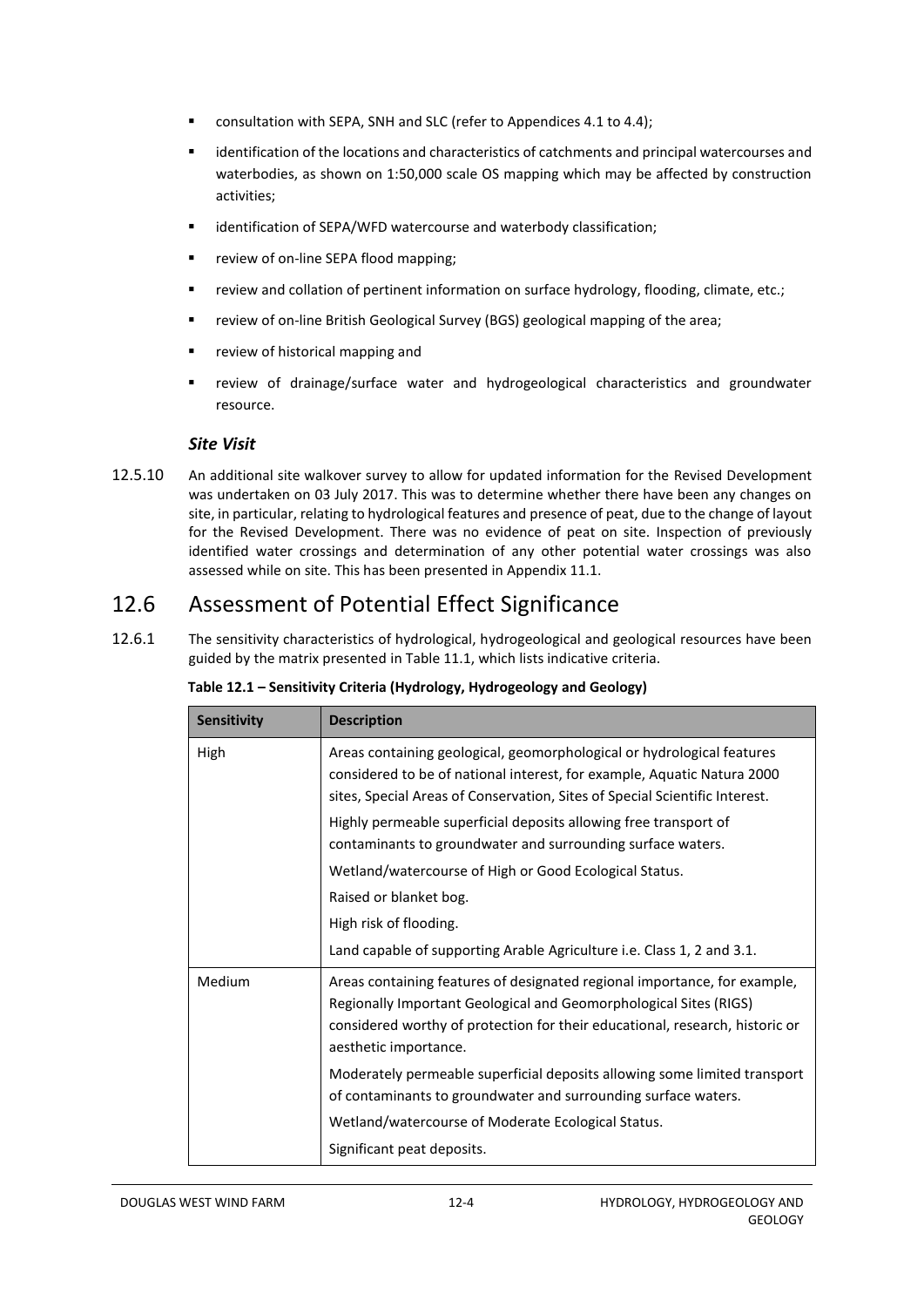|     | Moderate risk of flooding.                                                                  |
|-----|---------------------------------------------------------------------------------------------|
|     | Land capable of supporting Mixed Agriculture i.e. Class 3.2, 4.1 and 4.2.                   |
| Low | Geological features not currently protected and not considered worthy of<br>protection.     |
|     | Low permeability superficial deposits likely to inhibit the transport of<br>contaminants.   |
|     | Wetland/watercourse of Poor or Bad Ecological Status or no WFD<br>classification.           |
|     | Thin superficial peat deposits.                                                             |
|     | Low risk of flooding.                                                                       |
|     | Land capable of supporting improved grassland or rough grazing only i.e.<br>Class 5.1 to 7. |

- 12.6.2 The criteria for sensitivity have been developed based on a hierarchy of factors relating to quality of the aquatic and geological environment including international and national designations, water and soil quality information, waterbody status from the WFD review work undertaken to date by SEPA, consultations, site visits, and the professional judgement of the assessment team.
- 12.6.3 The prediction and assessment of effects on hydrology, hydrogeology and geology has been undertaken using a series of tables to document the various potential impacts from aspects of the construction and operational phases of the Revised Development. Impacts have been predicted based on the guidance criteria for the magnitude of change set out in Table 11.2. Impacts from aspects of decommissioning are considered to be the same as for construction.

**Table 12.2 – Magnitude of Change Criteria (Hydrology, Hydrogeology and Geology)**

| <b>Magnitude of</b><br>Change | <b>Guidance Criteria</b>                                                                                                                                                                                                                                        |
|-------------------------------|-----------------------------------------------------------------------------------------------------------------------------------------------------------------------------------------------------------------------------------------------------------------|
| High                          | Total loss of, or alteration to key features of the baseline resource such that<br>post development characteristics or quality would be fundamentally and<br>irreversibly changed, for example, extensive excavation of peatland or<br>watercourse realignment. |
| Medium                        | Loss of, or alteration to key features of the baseline resource such that post<br>development characteristics or quality would be particularly changed, for<br>example, in-stream permanent bridge supports or partial excavation of<br>peatland.               |
| Low                           | Small changes to the baseline resource, which are detectable but the<br>underlying characteristics or quality of the baseline situation would be<br>similar to pre-development conditions e.g. culverting of very small<br>watercourses/drains.                 |
| Negligible                    | A very slight change from baseline conditions, which is barely<br>distinguishable, and approximates to the 'no change' situation, for example<br>short term compaction from machinery movements.                                                                |

12.6.4 Using these criteria, potential effects resulting from the Revised Development have been assessed. These effects are presented in Section 11.8. Details of generic and site specific mitigation measures are given in Section 11.9, with the remaining residual effects detailed in Section 11.10.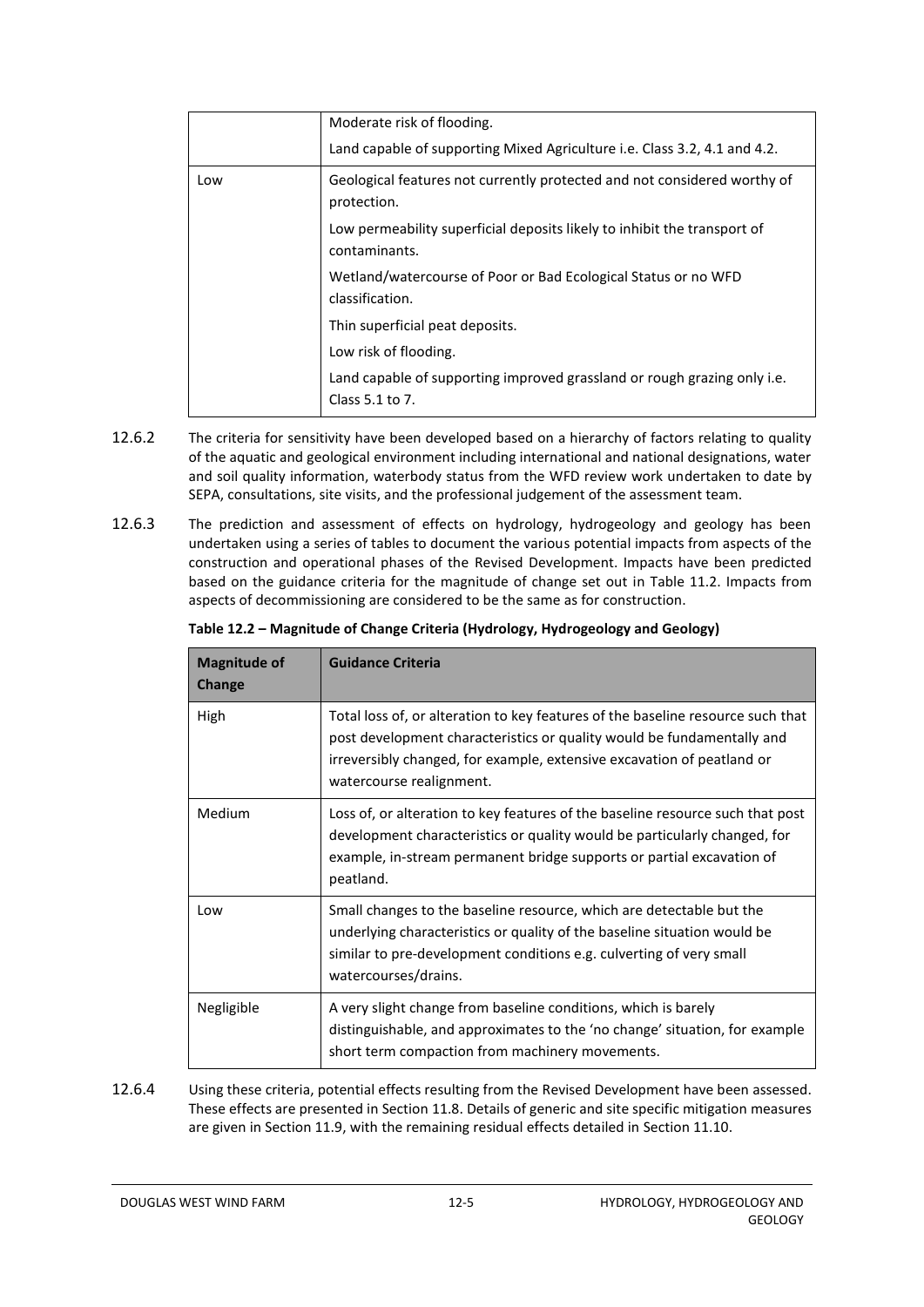12.6.5 The significance of the predicted effects has been assessed in relation to the sensitivities of the baseline resource. A matrix of significance, based on the combination of magnitude of change and sensitivity of receptor, was developed to provide a consistent framework for evaluation. This is shown in Table 11.3 below.

| Sensitivity of    |             |               | <b>Magnitude of Change</b> |                   |
|-------------------|-------------|---------------|----------------------------|-------------------|
| Receptor          | <b>High</b> | <b>Medium</b> | Low                        | <b>Negligible</b> |
| <b>High</b>       | Major       | Major         | Moderate                   | Minor             |
| <b>Medium</b>     | Major       | Moderate      | Minor                      | Negligible        |
| Low               | Moderate    | Minor         | Negligible                 | Negligible        |
| <b>Negligible</b> | Minor       | Negligible    | Negligible                 | Negligible        |

**Table 12.3 – Significance of Effect Matrix (Hydrology, Hydrogeology and Geology)**

| 12.6.6 |  | The guideline criteria for the various categories of effect are provided in Table 11.4. |  |  |
|--------|--|-----------------------------------------------------------------------------------------|--|--|
|--------|--|-----------------------------------------------------------------------------------------|--|--|

| Table 11.4 – Guideline Criteria for Significance of Effect (Hydrology, Hydrogeology and Geology) |  |  |  |
|--------------------------------------------------------------------------------------------------|--|--|--|
|--------------------------------------------------------------------------------------------------|--|--|--|

| <b>Significance</b> | <b>Definition</b>                                              | <b>Guidance Criteria</b>                                                                                                                                                                                                                               |
|---------------------|----------------------------------------------------------------|--------------------------------------------------------------------------------------------------------------------------------------------------------------------------------------------------------------------------------------------------------|
| Major               | A fundamental change<br>to the environment.                    | Changes in water quality or quantity affecting<br>widespread catchments or groundwater reserves of<br>strategic significance, or changes resulting in<br>substantial loss of conservation value to geological<br>or aquatic habitats and designations. |
| Moderate            | A large, but non-<br>fundamental change<br>to the environment. | Changes in water quality or quantity affecting part<br>of a catchment or groundwaters of moderate<br>vulnerability, or changes resulting in loss of<br>conservation values to geological or aquatic<br>habitats or designated areas.                   |
| Minor               | A small but detectable<br>change to the<br>environment.        | Localised changes resulting in minor and/or<br>reversible effects on soils, surface and groundwater<br>quality or habitats.                                                                                                                            |
| Negligible          | No detectable change<br>to the environment.                    | No effects on geological resources, drainage<br>patterns, surface and groundwater quality or<br>aquatic habitats.                                                                                                                                      |

- 12.6.7 In the above classification, fundamental changes are those which are permanent, either adverse or beneficial, and would result in widespread change to the baseline environment. For the purposes of this assessment, those effects identified as being major or moderate have been evaluated as significant environmental effects in terms of the EIA Regulations and, therefore, are those which may have an adverse effect on the status of waterbodies, watercourses, groundwater or geological resources.
- 12.6.8 These matrices have been used to guide the assessment, though they have been applied with a degree of flexibility, since the evaluation of effects will always be subject to location-specific characteristics which must be taken into account. For this reason, the evaluation of the significance of effects in particular will not always correlate exactly with the cells in the relevant matrix, especially where professional judgement and knowledge of local conditions may result in a slightly different interpretation of the impact concerned.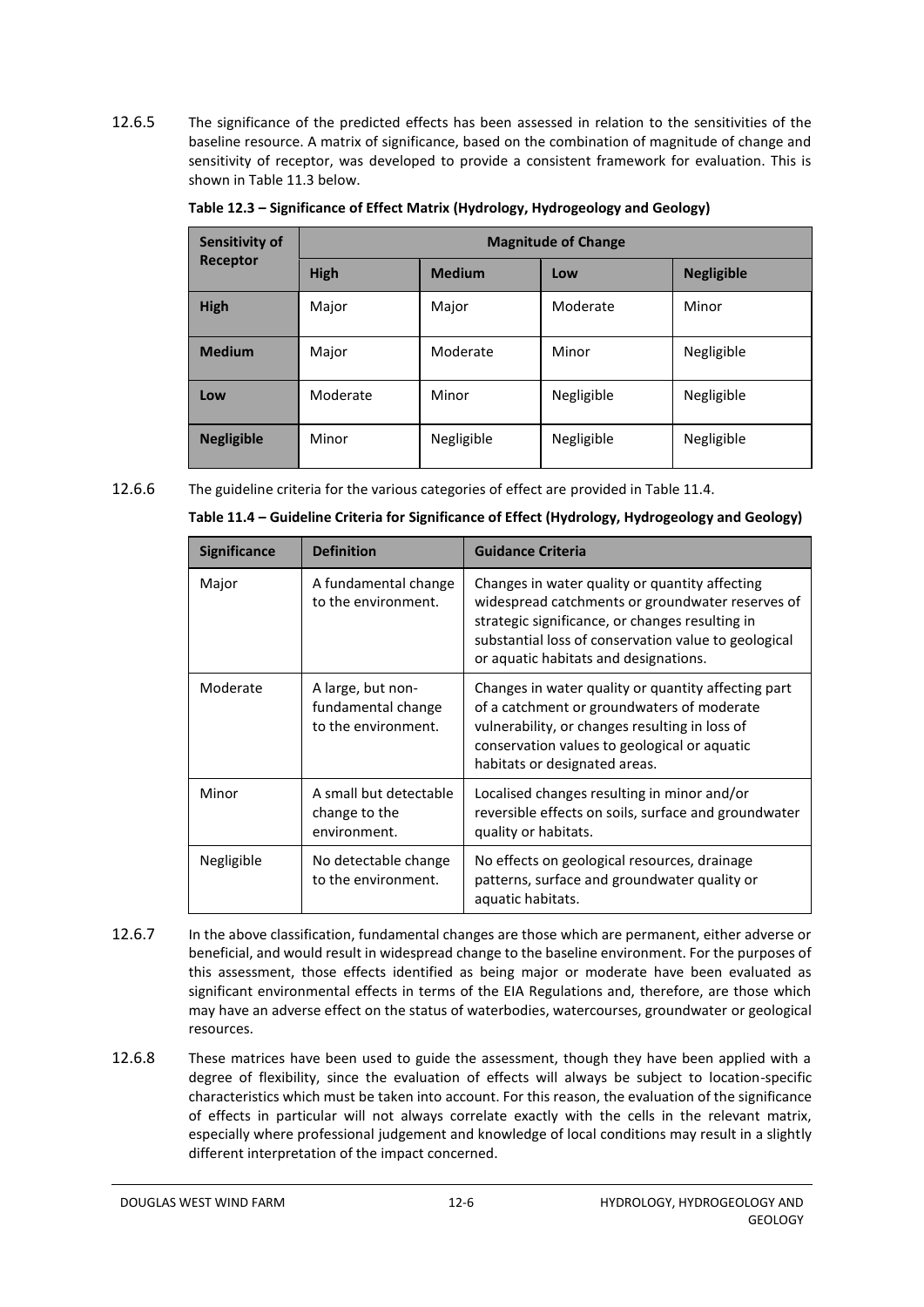12.6.9 Cumulative effects have been accounted for through the prediction and evaluation of effects at a catchment-wide level.

#### *Requirements for Mitigation*

12.6.10 Proposed mitigation measures are presented within this chapter where the potential to affect sensitive geological, hydrological or hydrogeological receptors has been predicted. These may include temporary effects from construction or permanent/longer-term effects associated with the operational phase of the Revised Development and its associated infrastructure.

#### *Assessment of Residual Effect Significance*

12.6.11 An assessment of any predicted significant residual effects on sensitive geological, hydrological or hydrogeological receptors is presented within this chapter.

#### *Limitations to Assessment*

12.6.12 No water quality monitoring or intrusive investigations have been undertaken. Peat probing data from the previous 2015 Application has been used in this assessment.

## <span id="page-8-0"></span>12.7 Baseline Conditions

#### *Geology (including soils)*

- 12.7.1 Bedrock geology, as shown on Figure 11.2, is indicated to comprise six main strata which generally fault in a north-westerly to south-easterly direction. The far eastern site area is underlain by Passage Formation sedimentary rock cycles of the Clackmannan Group type.
- 12.7.2 The part of the site containing turbines T06 and T07, is underlain by rocks of the Upper Limestone Formation, comprising Clackmannan Group type sedimentary rock cycles. Intrusive limestone dykes have also formed within this Formation.
- 12.7.3 Part of the northern site area, which has previously been disturbed by opencast coal operations and has no turbines proposed is noted to comprise the Limestone Coal Formation and Lower Limestone Formation, with intrusive limestone dykes.
- 12.7.4 A band of sedimentary rock cycles associated with the Lawmuir Formation Strathclyde Group type underlies the central part of the site, encompassing turbines T04, T05, T08 and T09. An intrusive limestone dyke has also formed within this Formation.
- 12.7.5 The central and western site area comprises mainly Kinneswood Formation, encompassing turbines T02 and T03. Turbine T01 on the very western edge of the site, lies on a section of Upper Limestone Formation.
- 12.7.6 Finally, the movement of turbines into the southern area of the site, encompassing turbines T10, T11, T12 and T13 is indicated to comprise the Swanshaw Sandstone Formation.
- 12.7.7 In respect of the solid geology, it is recognised that much of the central and northern parts of the site have been significantly altered by previous opencast coal operations which were undertaken on the site during the late 1980s and early 1990s. A 3-D model of the previous excavations has been obtained and has been used to inform the layout of the Revised Development to ensure that no turbines have been positioned on deep areas of opencast backfill. Figure 3.1 shows the extent of the excavation undertaken and the overall area which was disturbed by mining. It is therefore noted that whilst Figures 11.2, 11.3 and 11.4 show the original geological baseline position at the site, they do not take account of the alterations and impact that the opencast operation has had on both the soil resource and the solid geology within the site.
- 12.7.8 A Mining Risk Assessment was carried out by Wardell Armstrong in 2015, to assess the Revised Development site and surrounding area. Risks identified were the presence of recorded and potentially unrecorded shallow mine workings and the potential presence of unrecorded mine entries. Following ground investigations to fully identify any risk, the proposed layout was revised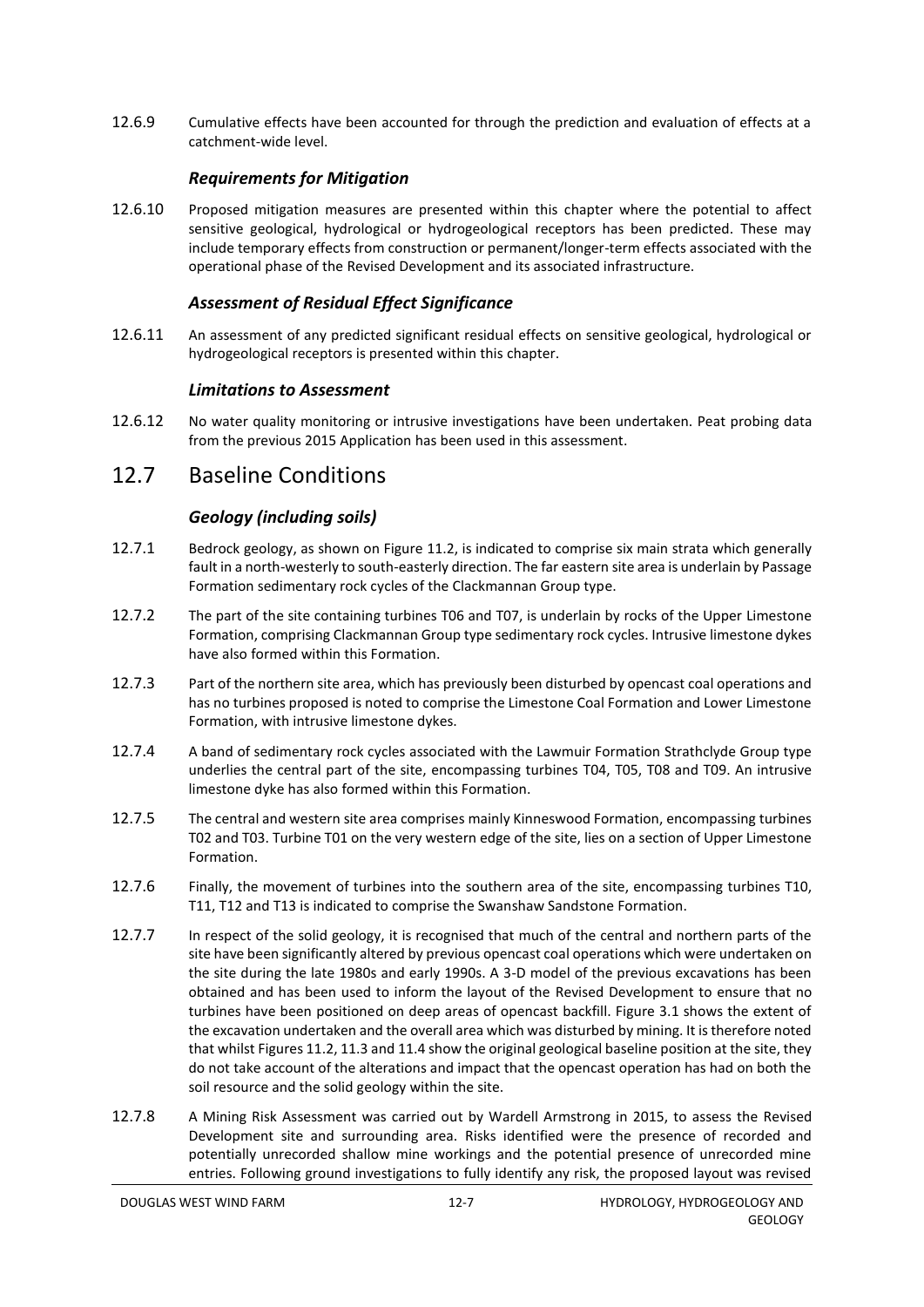to avoid any area of backfilled excavation that occurred for the former coal site. The full report can be found in Appendix 11.3.

- 12.7.9 Overall, the sensitivity of the baseline geological resources at this site are considered to be low.
- 12.7.10 BGS online mapping for the area shows that the superficial geology underlying the site comprises predominantly till, which in this particular area would normally be expected to comprise stiff to hard clay with inclusions of sand, gravel and boulders (Figure 11.3).
- 12.7.11 It is noted in the SNH scoping response (May 2012) that peat is present in the southern area of the site. This is not indicated on any geological mapping provided by the BGS. In response to this, a targeted peat probing survey was undertaken on 02 April 2015, comprising 94 probes in a 100 m grid pattern, around the ES 2015 turbine layout (turbines 8, 14 and 15). An additional 57 probes were also taken at all of the turbine centres and at approximately 50 m intervals along the proposed new access tracks. Surveys were carried out in line with Guidance on Developments on Peatland - Site Surveys (2014) and the Good Practice during Wind Farm Construction Guidance (September 2015), to identify any peat deposits that may be present around those turbines and associated infrastructure. With submission of the updated ES, a site visit was carried out on the 03 July 2017, where no peat was identified on site. The locations and findings of the peat probe results in 2015 are illustrated on Figure 11.5.
- 12.7.12 The Joint Nature Conservation Committee (JNCC), Report No. 445, Towards an assessment of the state of UK Peatlands, (2011) presents the definition of peat, deep peat and organo-mineral (peaty) soils. This definition, which has been used within this chapter, is summarised below:
	- Peaty (or organo-mineral) soil: a soil with a surface organic layer less than 0.5 m deep;
	- Peat: a soil with a surface organic layer greater than 0.5 m deep which has an organic matter content of more than 60 %;
	- Deep peat: a peat soil with a surface organic layer greater than 1.0 m deep.
- 12.7.13 As illustrated on Figure 11.5, the Probe Depth Survey from 2015 identified no peat deposits in the parts of the site which were to be disturbed by the Consented Development. In general, probes reached no further than 0.5 m in depth before reaching till. On Figure 11.5, three probes along the stretch of new track between T1 and T4 show a probe depth of between 51 cm and 75 cm. At each of these locations, the probe depths were less than 57 cm through peaty clay soils and not considered to be deep peat. One probe extended to just over 1 m and another to just under 1.5 m in depth before reaching till in the south of the site, however these were through soft peaty clay soils within flush zones, rather than through peat deposits. A further site walkover survey undertaken on the 03 July 2017 relating to the Revised Development, recorded only one area of peaty soil deposits in the southern area of the site, within a flush zone adjacent to Longhill Burn. Ground conditions around turbines T10, T11, T12 and T13 were noted to comprise thin peaty soils in places, overlying stiff glacial till again determining that there were no peat deposits on site.
- 12.7.14 In the absence of any peat deposits being present, no further assessment of peat resources, specifically Peat Slide Risk Assessment, Peat Management Plan or associated carbon balance calculations have been undertaken.
- 12.7.15 In respect of the soil resource across the site, it is noted that in the central/northern part of the site, some of the areas previously disturbed by opencast operations have previously been backfilled and have very little to no original soil cover and are dominated by soft rush. The site is generally covered in non-calcareous gleys and peaty gleys, as shown on Figure 11.4.
- 12.7.16 Much of the central and northern site area has previously been disturbed by opencast mining activities and the area between Turbines T04 and T06 was subject to significant excavation and backfilling (refer to Figure 3.1).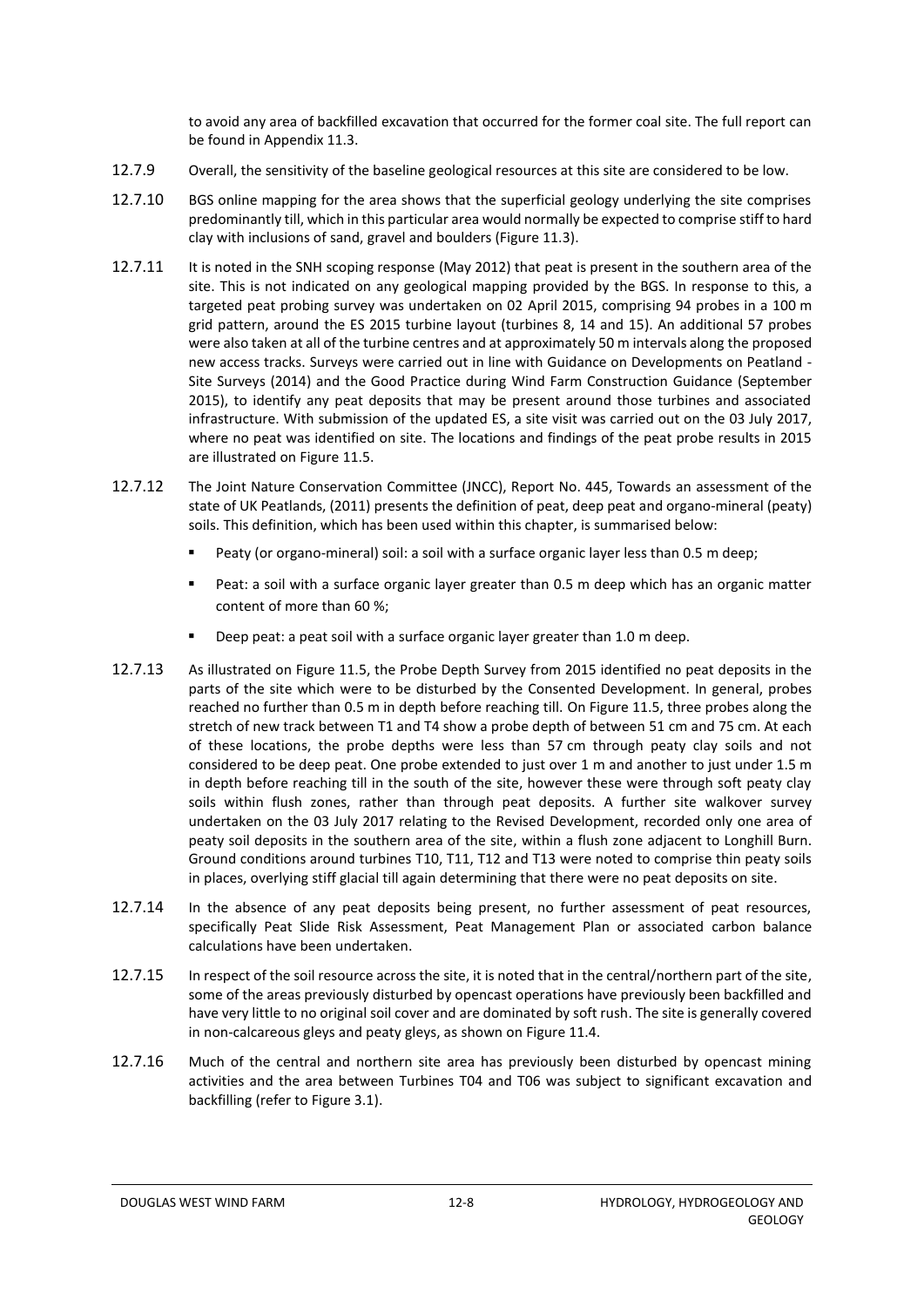#### *Hydrogeology*

- 12.7.17 The groundwater body beneath the site is indicated by SEPA RBMP Map (2011), to comprise the Lanark bedrock and localised sand and gravel moderately productive aquifer. This groundwater body was classified by SEPA in 2008 as having an overall status of poor with high confidence in 2008. The key pressures on the groundwater body are associated with former mining and quarrying of coal.
- 12.7.18 There has been significant ground disturbance of the central and northern areas of the site associated with former surface mining of coal and backfilling with worked materials. There is evidence that the drainage patterns within the northern area of the site, around turbines T04, T05, T06, T07 and T08 have been disrupted based on the significant coverage of soft-rush across this part of the site. Groundwater flows will have also likely been significantly disrupted by the previous surface mining operations.
- 12.7.19 Chapter 7, paragraphs 7.7.6 to 7.7.10 (including Table 7.12) of this ES provides evidence of some potential moderate and high groundwater dependent terrestrial ecosystems present within the southern area of the site. Turbines T10, T11 and T12 lie within an area of potentially moderate GWDTEs.
- 12.7.20 Historical borehole records for the site obtained from the British Geological Survey indicate that this undisturbed part of the site is covered by a significant layer of glacial till comprising dense gravelly clay for depths of between 3.5 and 5 m. The underlying bedrock is indicated as being sedimentary in nature and therefore has the capacity for moderate groundwater flows. However, whilst the bedrock may act as a moderate source of groundwater, the dense glacial till deposits do not form an effective pathway for groundwater movement. Therefore, it is clear that those plant communities identified within the site boundary with the potential to have dependence on groundwater are, in reality, likely to be predominantly dependent on surface and/or rain water, and are therefore not Groundwater Dependent Terrestrial Ecosystems. SEPA has previously agreed with this conclusion in its response to South Lanarkshire Council, dated 28 August 2015, in connection with the Consented Development.
- 12.7.21 SLC was consulted regarding the presence of Private Water Supplies (PWS) within the site boundary. Information provided by SLC on the 28 April 2015 and correspondence on the 28 July 2017 confirmed that there are no PWS's within 1 km of the site boundary and no evidence of PWS's was observed during the site walkover. An assessment of effects on private water supplies is therefore not considered further within this chapter.
- 12.7.22 Overall, the sensitivity of baseline hydrogeological resources beneath this site are considered to be low.

#### *Hydrology*

- 12.7.23 As shown on Figure 11.1, the Poniel Water, which is a tributary of the Douglas Water, flows from west to east along the north-western boundary of the site. It forms part of the overall catchment of the River Clyde. In 2008 SEPA classified the Poniel Water as having an overall status of moderate with high confidence. SEPA has set an overall objective of increasing this status to good by 2027. Similarly to the underlying groundwater body, the key pressures on the watercourse are associated with former mining and quarrying of coal. In this regard, it is noted that the original course of this stretch of the Poniel Water used to run further south prior to it being diverted to facilitate the Dalquhandy Opencast operations in the early 1990s.
- 12.7.24 The photograph below from September 1990 shows the original course of the Poniel Water through the site and the diversion channel being excavated.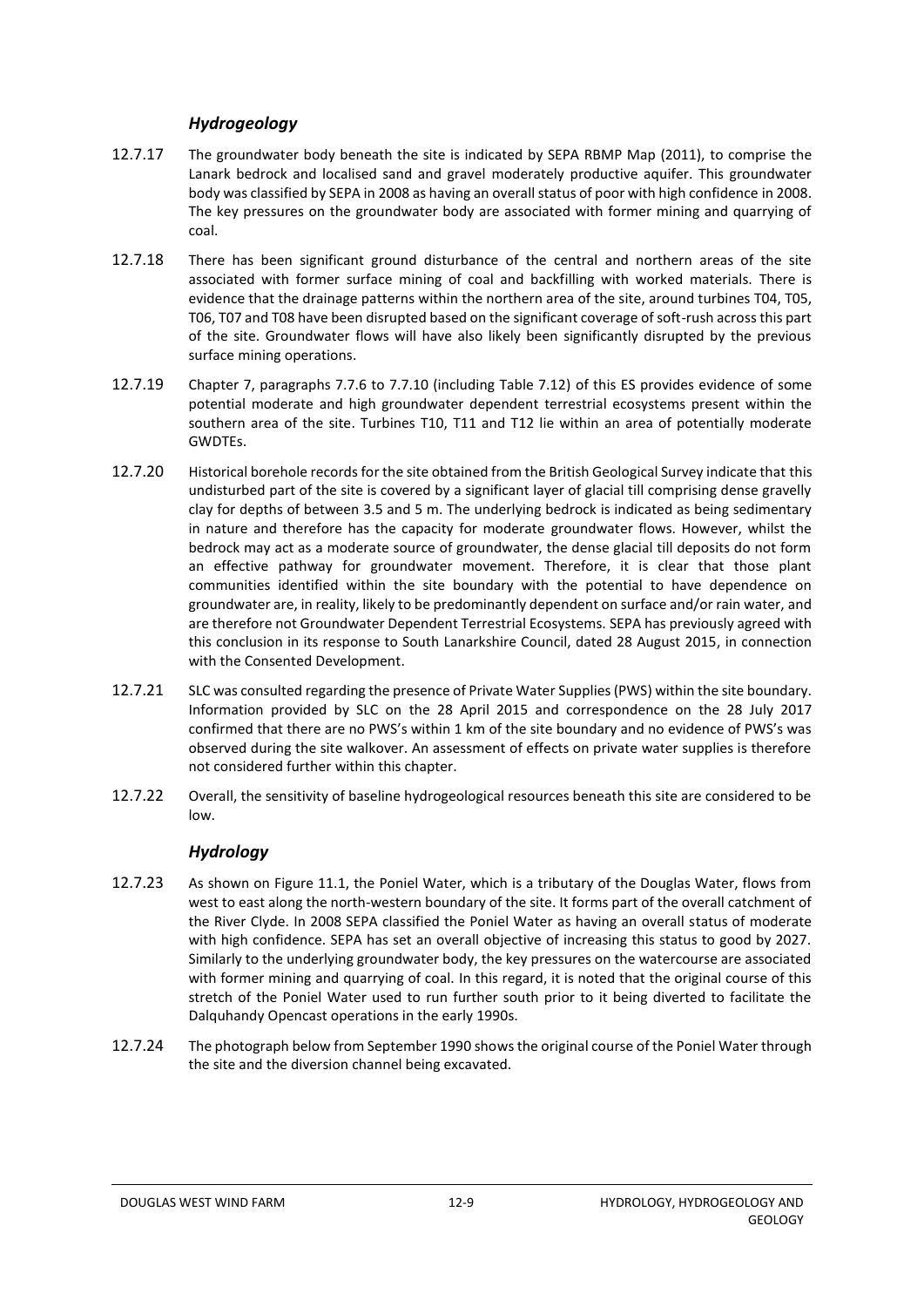

- 12.7.25 Shiel Burn, Longhill Burn and Alder Burn are tributaries of the Poniel Water and flow from south to north through the western, central and eastern parts of the site respectively. These watercourses do not have a SEPA classification regarding status. However, as tributaries of the Poniel Water, they are anticipated to have a similar overall status.
- 12.7.26 There are four main ponds on the site at the following locations:
	- To the north east of Turbine 9 (T09), fed by the Alder Burn;
	- Between T08 and T09, fed by a small, unnamed watercourse which then feeds into the Alder Burn;
	- To the east of T05 and south west of T06, which is fed by the Longhill Burn. This pond was created as part of the restoration of the previous opencast operation; and
	- Between T03 and T04, which is fed by an unnamed watercourse within the plantation woodland.
- 12.7.27 During the site visit on 03 July 2017, it was noted that another area of ponding had formed immediately to the north of T03. The cause of this ponding was observed to be a blocked pipe culvert beneath the existing site haul road.
- 12.7.28 All watercourses mentioned above form part of the catchment area of the River Clyde which is a salmonid water. Previous electrofishing surveys were undertaken in July 2012 in all watercourses associated with this site. The results of these surveys indicated that fisheries habitat quality and fish utilisation potential ranged from poor/very low (not assessed/sampled) to low/high (assessed/sampled) across the various watercourses. At each sampling site, the composition of fish fauna was generally dominated by cyprinid species, with some brown trout also present.
- 12.7.29 New watercourse crossings, represented in Figure 11.1, will be required where the proposed access tracks cross a watercourse. As such, a water crossing schedule is presented in Appendix 11.1.
- 12.7.30 For the purposes of this assessment, the sensitivity of baseline hydrological resources at this site are considered to be high.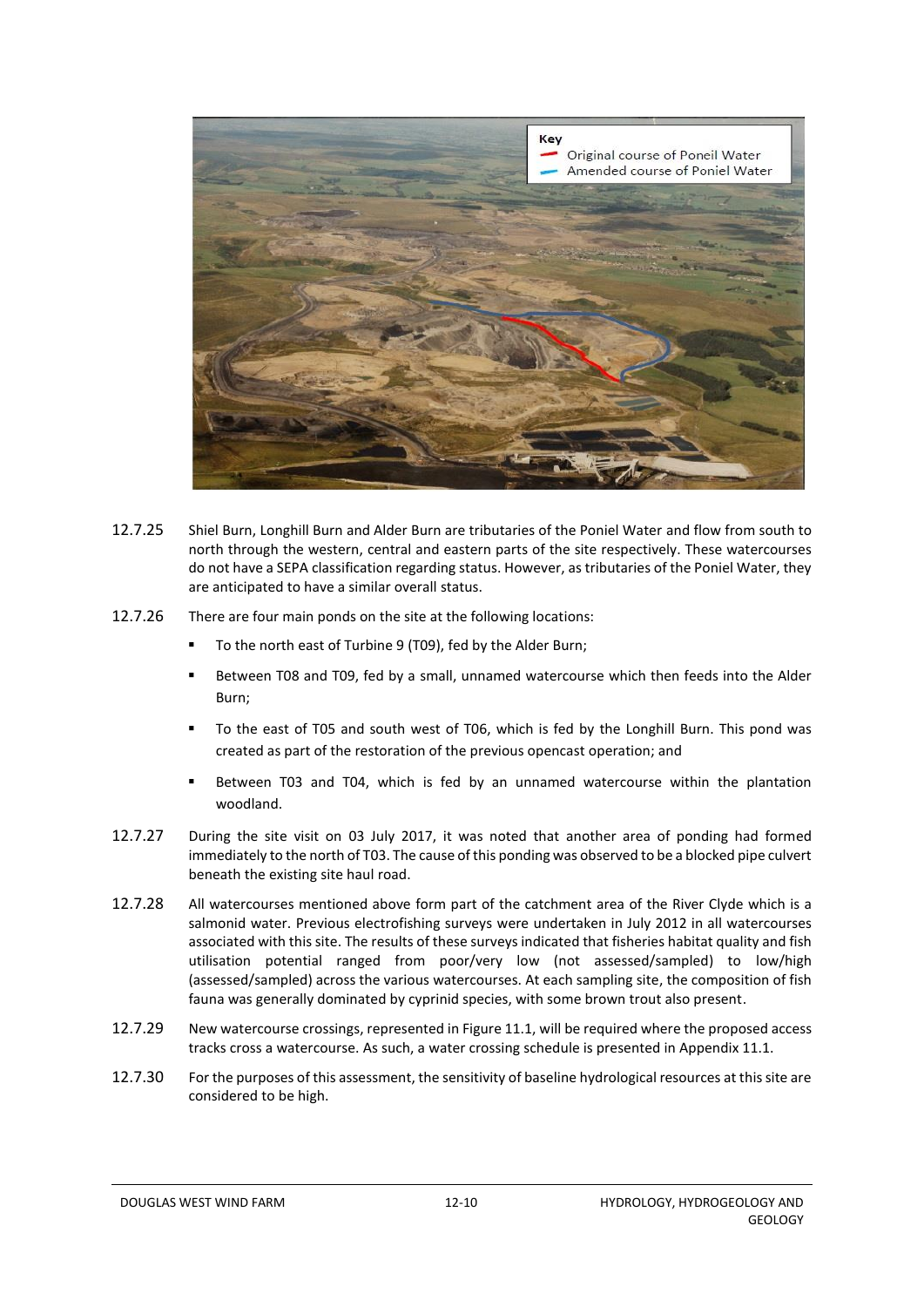#### *Flooding*

12.7.31 The online SEPA flood risk map indicates that most of the site has no risk of flooding. A desk based Level 1 Flood Risk Assessment (FRA) has been undertaken to assess the local potential effects of the Revised Development on fluvial and pluvial flooding at the site and this is presented in Appendix 11.2. The conclusion of the FRA is that risk of fluvial and pluvial flooding as a direct result of the Revised Development is low. The banks of the Poniel Water and a small pond located to the east of T05 and south west of T06, which is fed by the Longhill Burn, are indicated to be at risk of localised flood events, however, as described in Section 3.3 of this ES, site drainage will be designed to avoid point discharge of large flows directly to the Poniel Water. A detailed drainage design will be undertaken and submitted to SEPA and the Local Authority for approval prior to construction. Therefore, the baseline sensitivity of this site to flooding is considered to be low.

#### *Contaminated Land*

- 12.7.32 The site has been subject to extensive surface mining in the past but all areas previously worked on this part of the former Dalquhandy Opencast site have been backfilled with materials from the site. There is therefore considered to be only limited potential for contaminative material to be present in underlying soils.
- 12.7.33 For the purposes of this assessment, the sensitivity of receiving watercourses to exposure to contaminative materials, and therefore their overall sensitivity is considered to be high.

### <span id="page-12-0"></span>12.8 Potential Effects

12.8.1 The potential effects resulting from the Revised Development are detailed below. Effects have been separated into those which occur during the construction, operation and decommissioning phases individually.

#### *Construction*

- 12.8.2 The construction phase includes all activities prior to the operation of Revised Development, i.e. up to the point at which the turbines begin generating electricity. The following paragraphs outline the potential effects identified, with respect to geology, hydrology and hydrogeology during this phase.
- 12.8.3 All potential effects have been determined as having a high sensitivity during construction, prior to the implementation of mitigation measures.

#### **Pollution/Sedimentation of Watercourses during Construction**

- 12.8.4 There is a potential for surface runoff containing silt and other sediments, particularly during and after rainfall events to enter the watercourses and field drains on-site. Silt and sediment laden surface water runoff is predicted to arise from excavations, exposed ground and any temporary stockpiles. This has the potential to temporarily impact on the water quality and hydrological and ecological function of the receiving watercourse at and downstream of the works.
- 12.8.5 The sensitivity of the Poniel Water and its associated tributaries, has been assessed as high. All proposed hardstanding associated with the Revised Development, is outwith the 50 m watercourse buffer. The four pond areas identified onsite lie adjacent to the existing access road. The potential for construction-related, sediment-laden runoff to directly enter either of these water bodies is therefore limited due to their distance from proposed new construction works.
- 12.8.6 The magnitude of change, prior to mitigation, is medium. Therefore, there is likely to be a direct, temporary, short-term effect of **major** adverse significance prior to the implementation of mitigation measures on watercourses.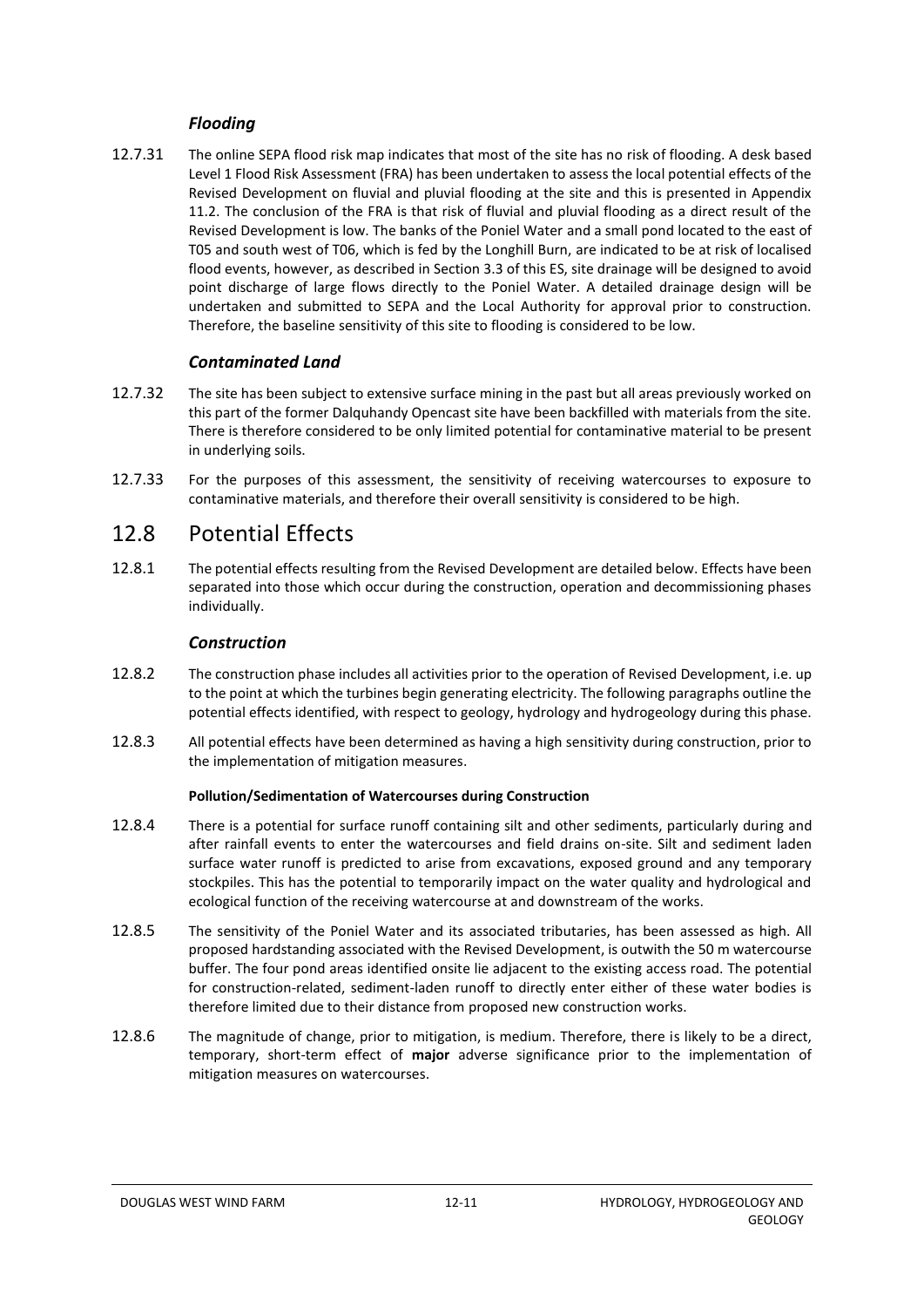#### **Pollution Impact from chemical contaminated runoff**

- 12.8.7 Pollutants such as oils and fuel may be mobilised through mechanical leaks or spillage and carried in surface drainage. Unless managed appropriately, the pollutants could be washed into watercourses, impacting on freshwater quality and ecological value.
- 12.8.8 A temporary concrete batching area on site has the potential to allow for spillages into surface waters before draining into and polluting surrounding watercourses. This could impact on freshwater quality and ecological value unless managed appropriately.
- 12.8.9 As above, the sensitivity of the Poniel Water and its tributaries as well as any ponds present on site have been assessed as high. Overall there is likely to be a direct, temporary, medium-term effect of **major** adverse significance on watercourses prior to the implementation of mitigation measures.

#### **Impact from soil compaction**

- 12.8.10 Soil compaction occurs as a result of construction of permanent roads and by movement of construction vehicles and plant. Soil compaction can cause a reduction in water permeating to the ground, resulting in an increase in potentially contaminated surface runoff. Reduced permeability in soils also reduces the site's flood storage capacity which may result in localised flooding incidents. Superficial groundwater flows can also be impacted through compaction of soils which obstruct the lateral movement of the groundwater through the soils.
- 12.8.11 The magnitude of change, prior to mitigation, is low. Therefore, there is likely to be a direct, temporary, medium-term effect of **moderate** adverse significance on watercourses prior to the implementation of mitigation measures.

#### **Impact on the integrity of banking**

- 12.8.12 Construction activities on or close to the sides of watercourses can detrimentally affect the structural integrity of the burn banks, either through direct damage to bankside material or indirect loosening of soil structure thus impacting on the localised morphology and water quality of the watercourse through erosion or even collapse of the banking.
- 12.8.13 Permanent watercourse crossings will be required across both natural and artificial watercourses to allow access for construction and maintenance vehicles.
- 12.8.14 These include replacement of circular culverts at WC01 and WC02 (the latter with a new bridge), and new circular culverts at WC03 and WC05. A circular and three pipe culvert already exist at WC04 and WC06 respectively. These are described in Chapter 3 and summarised in Table 11.5 below:

| Reference   | <b>Existing / New</b> | <b>Type</b>                 | <b>New Track required for Access</b> |
|-------------|-----------------------|-----------------------------|--------------------------------------|
| WC01        | New /Replace existing | Circular culvert            | T01 & T02                            |
| <b>WC02</b> | New/Replace existing  | Bridge structure            | T01 & T02                            |
| WC03        | <b>New</b>            | Circular culvert            | T01, T02 & T03                       |
| WC04        | Existing              | Existing circular culvert   |                                      |
| WC05        | <b>New</b>            | Small circular culvert      | T09, T10, T11, T12 & T13             |
| WC06        | Existing              | Existing three pipe culvert |                                      |

#### **Table 11.5: Water crossing detail**

- 12.8.15 All new and existing culverts were identified during the site visit on the 03 July 2017. Further assessment including descriptions, photographs and crossing details can be found in Appendix 11.1.
- 12.8.16 The magnitude of change, prior to mitigation, is medium. Therefore, there is potential for a direct, permanent, medium-term effect of **major** adverse significance prior to the implementation of mitigation measures.

**Direct discharge of untreated foul drainage**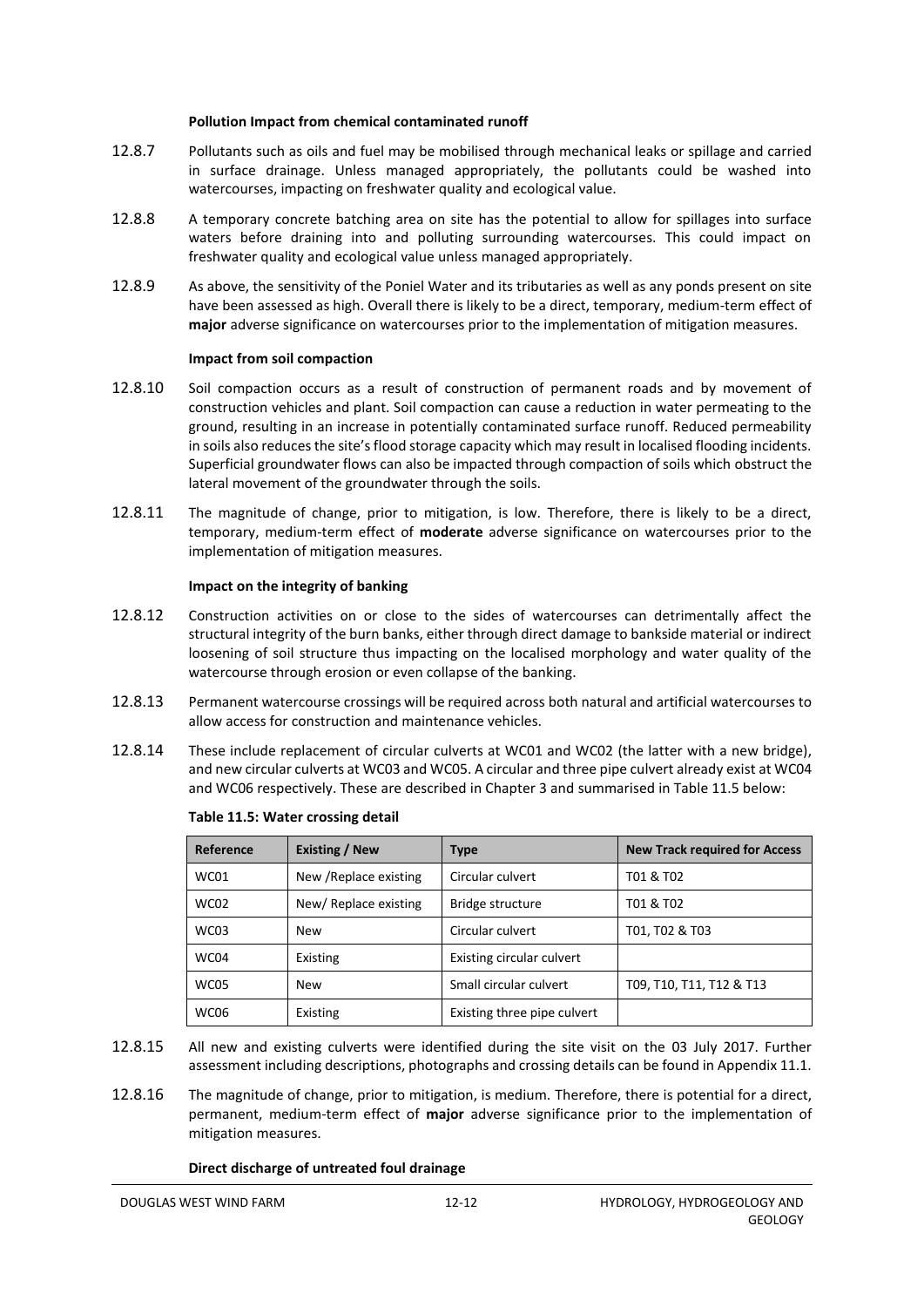- 12.8.17 Unless appropriately sited and managed, there is potential for direct discharge of untreated foul sewage from welfare facilities from site compounds during construction.
- 12.8.18 The magnitude of change, prior to mitigation, is medium. Therefore, there is likely to be a direct, temporary, medium-term effect of **major** adverse significance on watercourses prior to the implementation of mitigation measures.

#### *Operation*

- 12.8.19 The operational phase includes all activities during the operation of Revised Development, i.e. during the time in which the turbines are generating electricity. The following paragraphs outline the potential effects identified, with respect to geology, hydrology and hydrogeology during this phase.
- 12.8.20 All potential effects have been determined as having a high sensitivity during operation, prior to the implementation of mitigation measures.

#### **Surface water drainage**

- 12.8.21 The permanent access track and crane hardstandings for the wind turbines could result in additional surface water flows, potentially resulting in soil erosion and silt-laden runoff, which could pollute watercourses, ditches and ponds.
- 12.8.22 The magnitude of change, prior to mitigation, is high. Therefore, there is potential for a direct, permanent, short-term effect of **major** adverse significance prior to the implementation of mitigation measures.

#### **Fluvial Geomorphology**

- 12.8.23 If standard box or pipe culverts for watercourse crossings are not designed properly to ensure continuous flows, this could potentially adversely reduce the geomorphological diversity of the stream.
- 12.8.24 The magnitude of change, prior to mitigation, is medium. Therefore, there is potential for a direct, permanent, short-term effect of **major** adverse significance prior to the implementation of mitigation measures.

#### **Direct discharge of untreated foul drainage**

- 12.8.25 Unless appropriately sited and managed, there is potential for direct discharge of untreated foul sewage from the substation and control room during operations.
- 12.8.26 The magnitude of change, prior to mitigation, is medium. Therefore, there is likely to be a direct, temporary, medium-term effect of **major** adverse significance prior to the implementation of mitigation measures.

#### *Decommissioning*

- 12.8.27 Potential effects of decommissioning of the Revised Development are similar to those encountered in the construction phase, however, generally with less magnitude as the level of site activity is lower.
- <span id="page-14-0"></span>12.8.28 Discussions will be held with SLC and the appropriate Regulatory Authorities prior to decommissioning to agree an appropriate Decommissioning Strategy.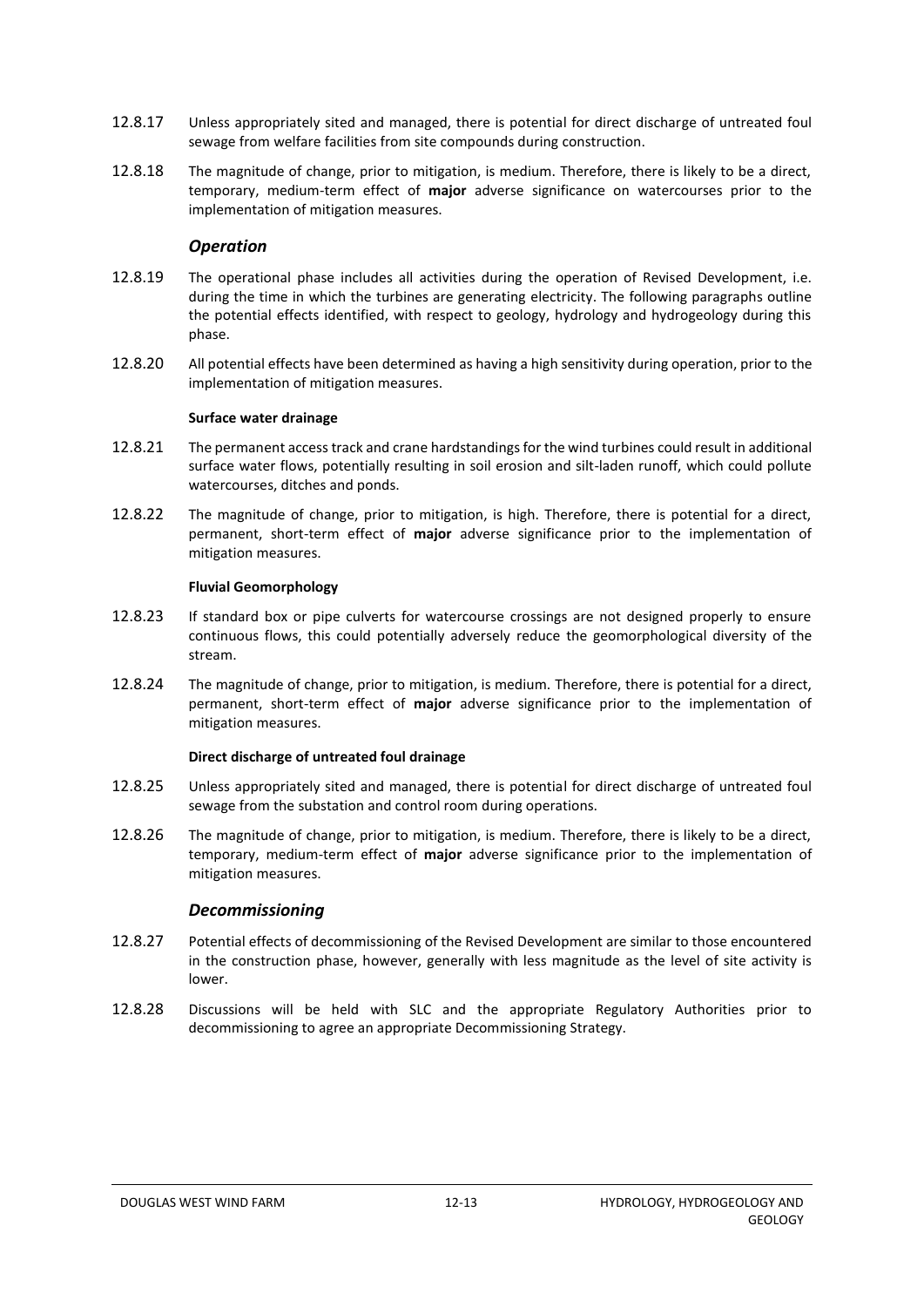# 12.9 Mitigation

#### *Project Design*

- 12.9.1 The assessment of baseline conditions at the site has identified that the surface watercourses at the site are the key sensitive receptors. A summary of the hydrological influences on the project layout are given below with full details of the project design provided in Chapter 3. Due to the nature of the environment occupied by the Revised Development, it is imperative that the design of the infrastructure helps to maintain or, if possible, improve the local hydrology. Poor design of wind farm infrastructure can result in significant implications to the hydrological environment with secondary effects on aspects such as ecology.
- 12.9.2 The Revised Development layout is more considerate towards the hydrological regime of the area compared to the Consented Development. Turbine infrastructure and hardstandings are placed at a greater distance from watercourses and waterbodies, and there are fewer proposed new water crossings. This helps reduce the overall hydrological impact on the area.
- 12.9.3 A 50 m buffer was implemented for all watercourses considered to have continuous flow throughout the year in designing the project. These buffers are shown on Figure 11.1.

#### *Pre-construction site investigations*

- 12.9.4 In order to determine the ground and groundwater conditions across the site, pre-construction site investigations will be conducted. These investigations will focus on areas where construction is proposed to be undertaken and will allow the turbines and the associated infrastructure to be microsited away from unsuitable areas, such as areas of contamination or where there are significant groundwater flows.
- 12.9.5 The investigations will also include targeted monitoring and assessment of the groundwater levels and flows beneath the site. This will allow for micro-siting of the features of the Revised Development and to assist in the detailed design of infrastructure and selection of appropriate materials for use during the construction process.

#### *Construction*

#### **Water Quality**

12.9.6 The appointed Contractor will undertake pre-construction baseline water quality sampling and analysis at the Poniel Water, Shiel Burn, Longhill Burn and Alder Burn and implement a programme of regular monitoring and analysis of the water quality of the watercourses throughout the construction period.

#### **Pollution Impact from Silt-laden Runoff**

- 12.9.7 With specific reference to the SEPA '*Guidelines for Water Pollution Prevention from Civil Engineering Contracts*' and '*Special Requirements*', the Contractor will produce a Construction Environmental Management Plan (CEMP) prior to the commencement of construction activities which contains a construction method statement that includes:
	- a detailed breakdown of the phasing of construction activities;
	- a pollution risk assessment of the site and the proposed activities;
	- **EXECT** identification of all Controlled Waters that may be affected by the works and temporary discharge points to these watercourses;
	- planning and design of appropriate pollution control measures during earthworks and construction management of the pollution control system, including dewatering of excavations away from watercourses;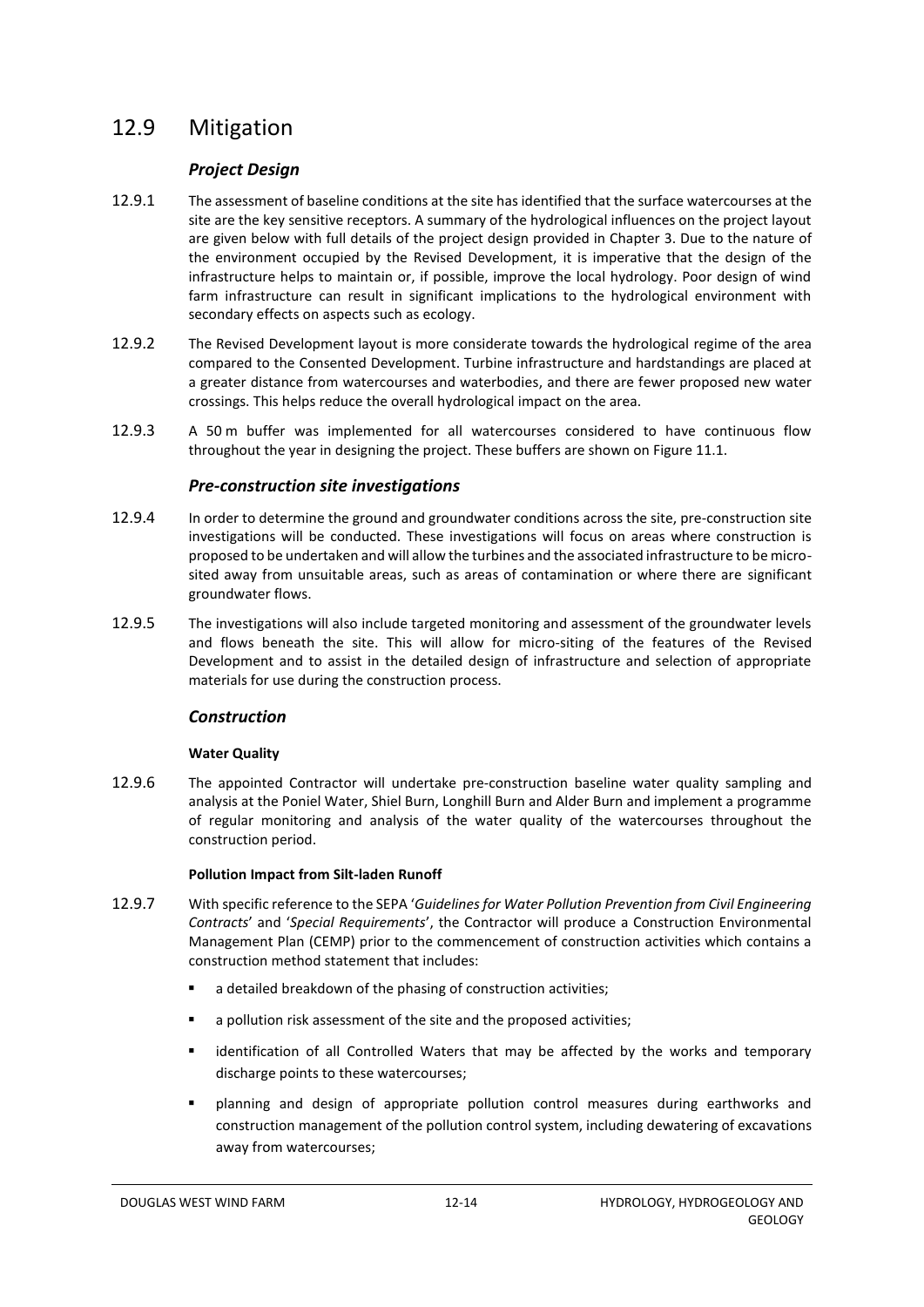- contingency planning and emergency procedures; and
- on-going monitoring of construction procedures to ensure management of risk is maintained.
- 12.9.8 All earthmoving works or similar operations will be carried out in accordance with BSI Code of Practice for Earth Works BS6031:1981.
- 12.9.9 All concrete batching activities will be undertaken a minimum of 30 metres from any watercourse or surface drain to minimise the risk of runoff entering a watercourse. The concrete batching area will have a contained facility for washing out and cleaning of concrete batching plant.
- 12.9.10 All watercourse crossings and site discharges will be regulated under the CAR licensing regime and all necessary licences will be sought from SEPA prior to the commencement of any operations on site.
- 12.9.11 While it is acknowledged that best practice to minimise run-off would be to undertake construction and dismantling during the driest period of the year, given the location of the Revised Development site in South Lanarkshire, there are likely to be significant periods of rainfall throughout the year. Therefore, site management will check the local weather forecast daily and prime all site staff to ensure that everyone is aware of their responsibilities to maintain the pollution control system during wet weather or suspend sensitive operations during adverse weather conditions.
- 12.9.12 Where topography dictates that working platforms are needed, these will be formed to ensure that surface water drains away from watercourses.

#### **Pollution Impact from Chemical Contaminated Runoff**

- 12.9.13 All fuel and other chemicals will be stored in accordance with best practice procedures, including being kept within a designated fuelling site located at a safe distance from existing watercourses and in appropriate impermeable bunded containers/areas, which will be defined within the CEMP. These will be designed to capture any leakage, whether from a tank or from associated equipment such as filling and off-take points, sighting gauges etc., all of which will be located within the bund.
- 12.9.14 Oil booms and soakage pads will be maintained in all work areas and spill kits kept in all vehicles to enable a rapid and effective response to any accidental spillage or discharge. All construction staff will be trained in the effective use of this equipment.
- 12.9.15 Construction vehicles and plant will be regularly maintained and all maintenance, fuelling and vehicle washing will be undertaken on appropriate impermeable surfaces away from watercourses in order to minimise risks of leaks to soil and surface waters.
- 12.9.16 The temporary concrete batching area on site will have a micro-siting allowance of 50m in all directions. The Contractor will develop a method statement to address the batching, transport, transfer, handling and pouring of liquid concrete at foundations in order to minimise risks of spillage to soil and surface waters.
- 12.9.17 Cement, grout and unset concrete will not be allowed to enter the water environment. No operations involving concrete transfer between vehicles or into vehicles will take place within 30 m of watercourses and water bodies.
- 12.9.18 All vehicles used for delivery of concrete will only be washed out at locations to be agreed with SEPA. Excess concrete or wash-out liquid will not be discharged to drains or watercourses on site or at compounds. Drainage from washout facilities will be collected and treated or removed to an appropriate treatment point/licensed disposal site.
- 12.9.19 The requirement for dewatering will be minimised in all locations by timely and efficient excavation of the foundation void and subsequent concrete pouring and backfilling.

**Impact from soil compaction**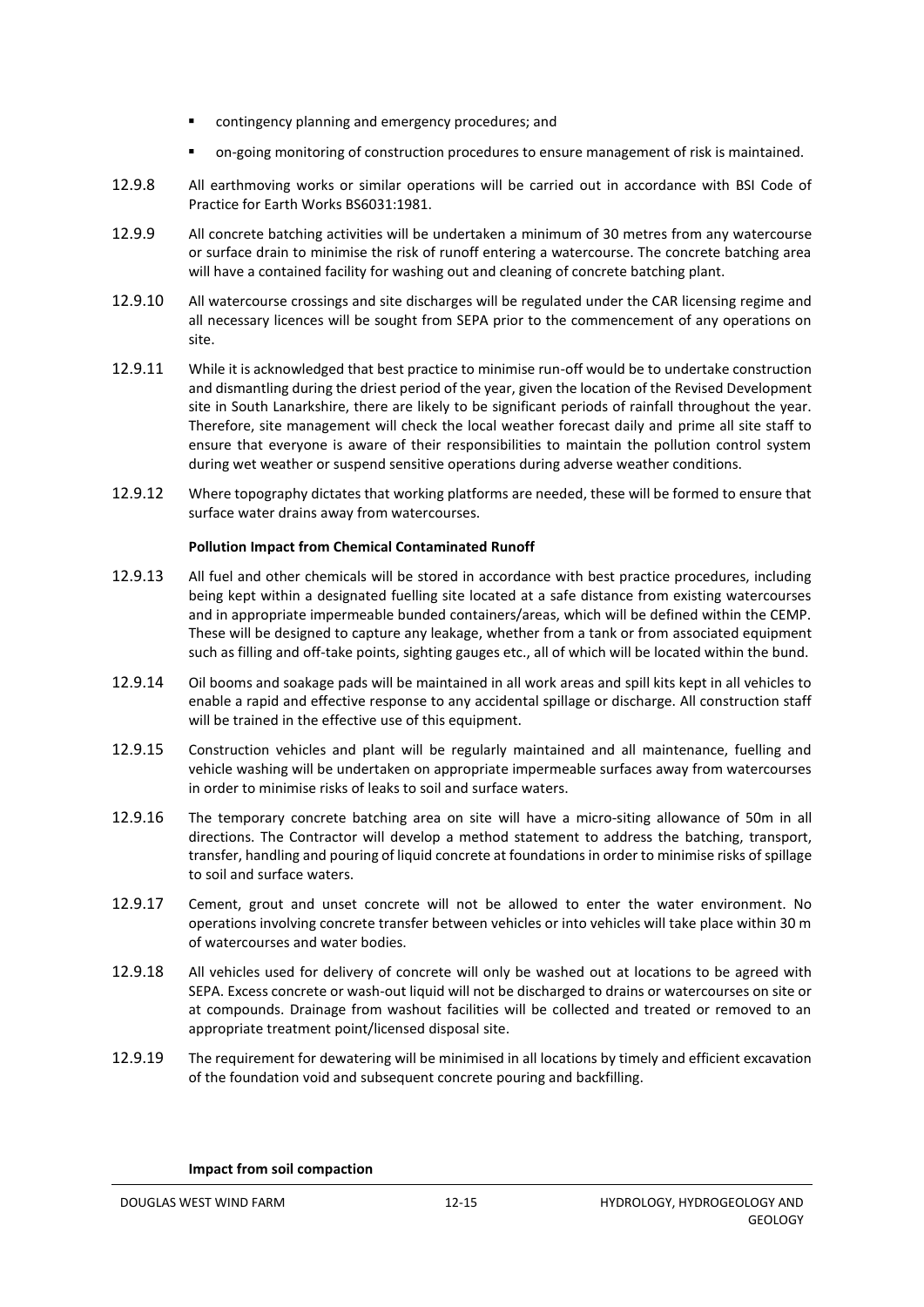- 12.9.20 The proposed new access tracks have been designed to use the shortest amount of track possible, while respecting topographical and other environmental constraints. In the main, topsoil and subsoil will be stripped over the full width of the road corridor, including the drainage channel. Strip depths will vary, but will normally be around 500 mm down to a substrate of firm till or weathered rock. Stripped soils will be stored in temporary windrows on either side of the road, and then used in forming soft verges to roads, or to improve soil cover on the previously opencast areas within the site.
- 12.9.21 The CEMP will also include a requirement for defined and delineated working areas for heavy machinery to avoid unnecessary compaction of soils.

#### **Impact on integrity of banking**

- 12.9.22 During the construction phase, construction staff will be instructed to maintain a sufficient distance from the burns located on site in order to ensure there is no incursion towards the burn.
- 12.9.23 Where the required water crossings are being constructed, foundations will be set back to prevent impact on the integrity of the banking of watercourses. Detailed design will be included within a Construction Method Statement to be agreed with SLC and SEPA and detailed watercourse crossing designs will be regulated under the CAR licensing regime.

#### **Direct discharge of untreated foul drainage**

- 12.9.24 Welfare facilities will either connect directly to the foul sewer, self-contained storage tanks or to a septic tank, subject to approval from Scottish Water and SEPA.
- 12.9.25 If self-contained or septic tanks are to be used, these will be maintained and emptied on a regular basis by a suitably licensed contractor.

#### *Operation*

#### **Surface Water drainage**

- 12.9.26 The proposed track and hardstanding design principles for the Revised Development are presented in Chapter 3.
- 12.9.27 Prior to construction, a detailed Drainage Strategy (DS) will be developed and agreed with SEPA and SLC. The DS will detail the site drainage design, the type of surface to be used for the access track, the soft engineering and habitat enhancement measures proposed to slow surface water flows and any necessary ponds, swales, cross drains and bunds, to ensure that runoff from hard surfaces will be controlled. The DS will also detail the dimensions of any proposed pipe culverts for watercourse crossings which will be designed to maintain continuous flows.

#### **Fluvial Geomorphology**

12.9.28 The detailed design for the watercourse crossings, and the requirements for CAR authorisations or licences, will be agreed with SEPA prior to construction in order to ensure that impacts are minimised.

### <span id="page-17-0"></span>12.10 Residual Effects

12.10.1 When the committed mitigation measures detailed in Section 11.9 are implemented with the appropriate management and monitoring required, then no significant adverse residual effects (minor to negligible adverse effects) from the Revised Development are predicted on hydrological, hydrogeological and geological resources.

### <span id="page-17-1"></span>12.11 Cumulative Assessment

12.11.1 This assessment has concluded that there will be no significant effects on geological resources associated with the Revised Development. As such, no significant cumulative effects on geological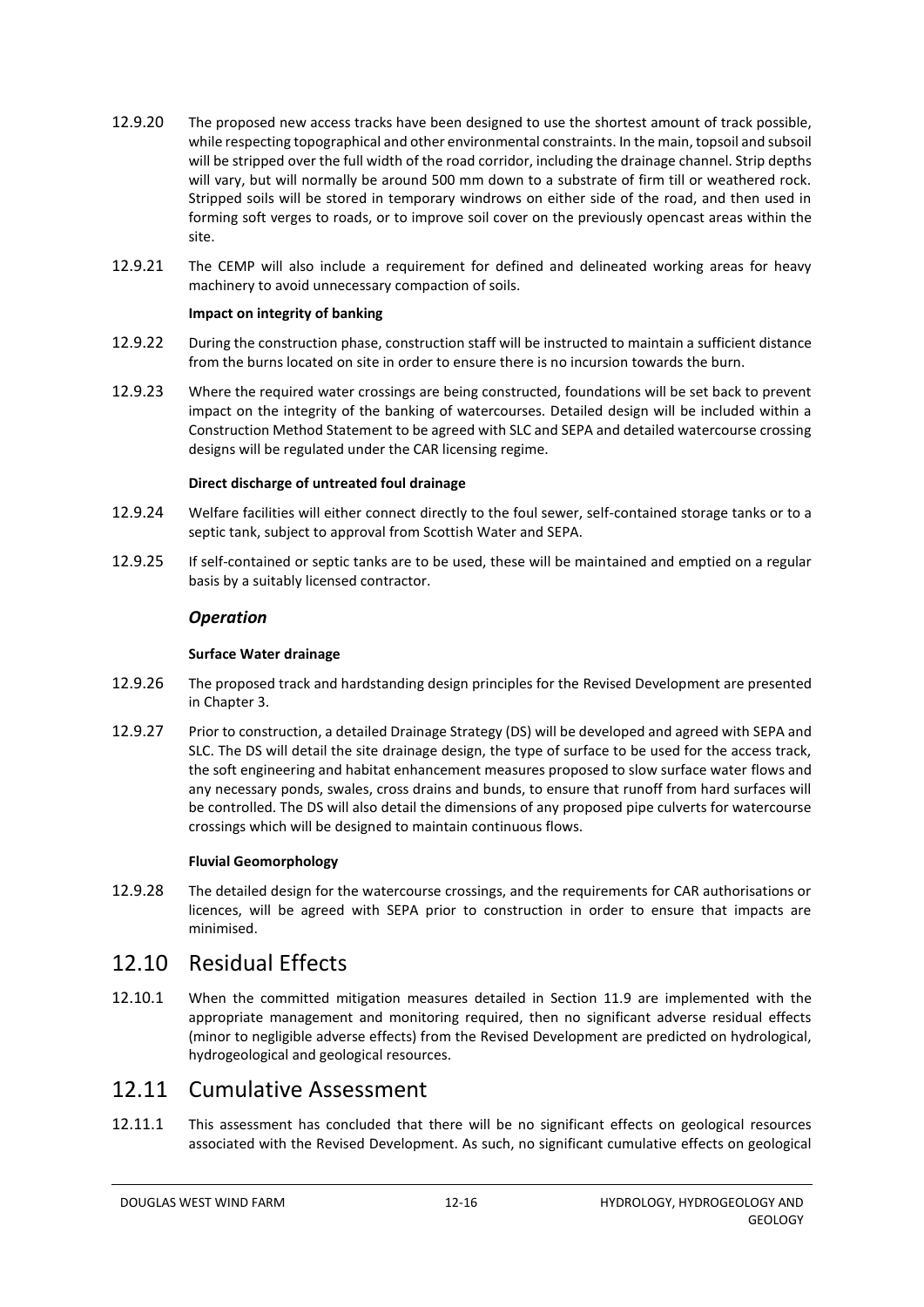resources associated with the Revised Development, in combination with other similar local developments currently operational, consented or in planning, are predicted.

- 12.11.2 In terms of hydrology and hydrogeology, the operational Hagshaw Hill Wind Farm & Extension, Nutberry Wind Farm, Galawhistle Wind Farm and Hazelside Farm and the consented Cumberhead, Dalquhandy and Poniel Wind Farms, lie partially within the catchment area of the Poniel Water.
- 12.11.3 A proportion of the drainage from these wind farms are likely to drain into the Poniel Water, although flows are also likely to be distributed to other watercourses as well. All of these wind farms either have, or will be required to prepare their own drainage strategies to protect all receiving watercourses from pollution and increased runoff. Therefore, with no predicted residual effects on the Poniel Water from the Revised Development, it is considered that the combined effect on hydrology will be **negligible** and no additional mitigation measures over and above those committed to in this chapter are considered necessary to address cumulative effects on hydrology or hydrogeology.

### <span id="page-18-0"></span>12.12 Summary

- 12.12.1 The Poniel Water, which is a tributary of the Douglas Water, flows from west to east along the north western boundary of the site. It forms part of the overall catchment of the River Clyde. The Shiel Burn, Longhill Burn and Alder Burn are tributaries of the Poniel Water. These flow from south to north through the western, central and eastern parts of the site respectively. The burns which are present are considered within the assessment to have good water quality.
- 12.12.2 The rock beneath the site is typically carboniferous in nature, which is covered by stiff clay then subsoils and topsoils. The central and northern site areas have historically been subject to significant disturbance and backfilling as a result of surface coal mining operations.
- 12.12.3 Potential construction and operational effects include the risk of pollution of watercourses resulting in adverse effects on water quality and loss of soil integrity resulting in changes to drainage patterns and effects on the integrity of watercourse banks.
- 12.12.4 The mitigation measures set out in this chapter will be drawn together into a Construction Environmental Management Plan prior to the commencement of construction activities. These mitigation measures are considered to be robust and implementable and will reduce the magnitude of potential impacts on watercourses to minor. Therefore, the significance of residual effects on geology, surface water and groundwater, following the implementation of these mitigation measures, is considered to be **minor** or **negligible** and therefore **not significant**.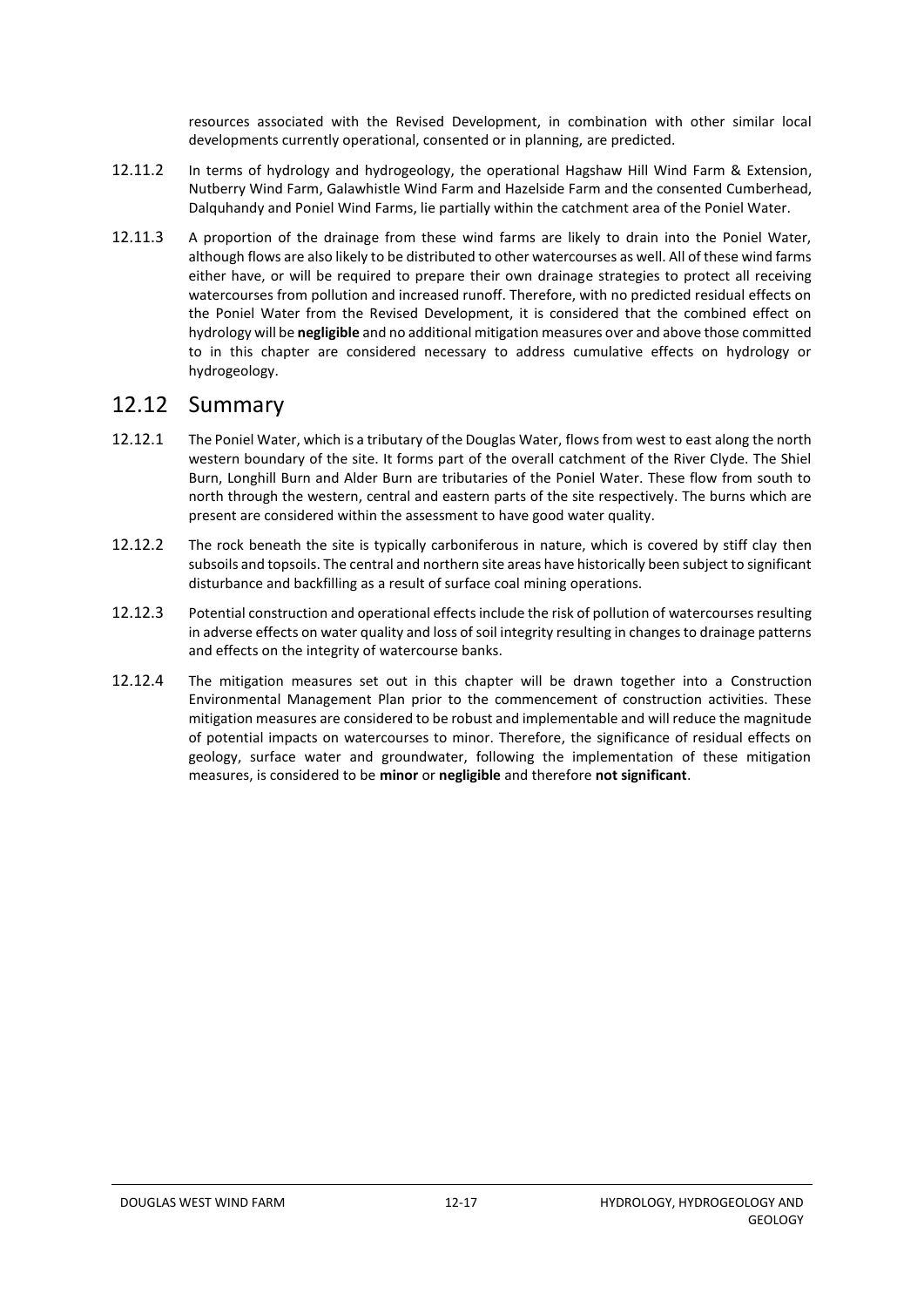#### **Table 12.4 – Summary Table**

| <b>Description of Effect</b>                                    | <b>Significance of Potential</b><br><b>Effect</b> |                                      | <b>Mitigation Measure</b>                                                                                                                                                                                                                                                                                                                                                                                                                                     | <b>Significance of Residual</b><br><b>Effect</b> |                                      | <b>Comparison with</b><br>the Consented |  |
|-----------------------------------------------------------------|---------------------------------------------------|--------------------------------------|---------------------------------------------------------------------------------------------------------------------------------------------------------------------------------------------------------------------------------------------------------------------------------------------------------------------------------------------------------------------------------------------------------------------------------------------------------------|--------------------------------------------------|--------------------------------------|-----------------------------------------|--|
|                                                                 | <b>Significance</b>                               | <b>Beneficial/</b><br><b>Adverse</b> |                                                                                                                                                                                                                                                                                                                                                                                                                                                               | Significance                                     | <b>Beneficial/</b><br><b>Adverse</b> | <b>Development</b>                      |  |
| During Construction / Decommissioning                           |                                                   |                                      |                                                                                                                                                                                                                                                                                                                                                                                                                                                               |                                                  |                                      |                                         |  |
| Pollution/Sedimentation<br>of Watercourses                      | Major                                             | Adverse                              | • 50 m buffer around watercourses.<br>• Water quality monitoring.<br>• Pre-construction site investigations.<br>• CEMP and construction site management and pollution<br>management plans.                                                                                                                                                                                                                                                                    | Minor                                            | Adverse                              | No Change                               |  |
| Pollution Impact from<br><b>Chemical Contaminated</b><br>Runoff | Major                                             | Adverse                              | • 50 m buffer around watercourses for new infrastructure,<br>where practicable.<br>• Water quality monitoring.<br>• CEMP and construction site management.<br>• Micro-siting of concrete batching area, with no batching<br>activities, concrete transfer between vehicles or into<br>vehicles taking place within 30 m of watercourses and<br>water bodies.                                                                                                  | Minor                                            | Adverse                              | No Change                               |  |
| Impact from soil<br>compaction                                  | Moderate                                          | Adverse                              | • Detailed ground investigations and micro siting away<br>from sensitive areas.<br>• Stripped soils will be stored in temporary windrows on<br>either side of the road, and then used in forming soft<br>verges to roads, or to improve soil cover on the<br>previously opencast areas within the site.<br>• The CEMP will include a requirement for defined and<br>delineated working areas for heavy machinery to avoid<br>unnecessary compaction of soils. | Negligible                                       | Adverse                              | No Change                               |  |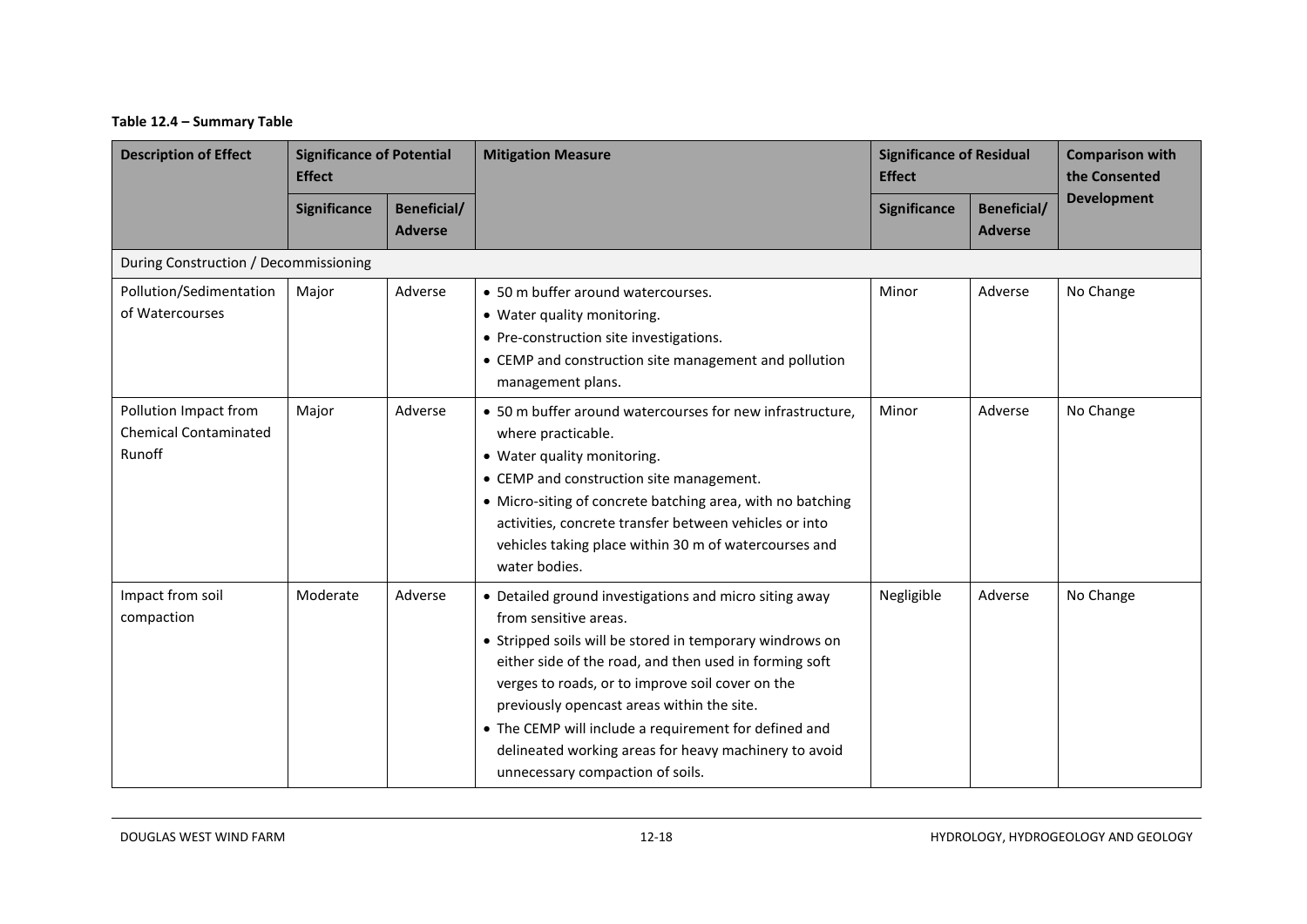| <b>Description of Effect</b>                                    | <b>Significance of Potential</b><br><b>Effect</b> |                                      | <b>Mitigation Measure</b>                                                                                                                                                                                                                                           | <b>Significance of Residual</b><br><b>Effect</b> |                                      | <b>Comparison with</b><br>the Consented |  |  |
|-----------------------------------------------------------------|---------------------------------------------------|--------------------------------------|---------------------------------------------------------------------------------------------------------------------------------------------------------------------------------------------------------------------------------------------------------------------|--------------------------------------------------|--------------------------------------|-----------------------------------------|--|--|
|                                                                 | Significance                                      | <b>Beneficial/</b><br><b>Adverse</b> |                                                                                                                                                                                                                                                                     | <b>Significance</b>                              | <b>Beneficial/</b><br><b>Adverse</b> | <b>Development</b>                      |  |  |
| Impact on the integrity<br>of banking                           | Major                                             | Adverse                              | CEMP (including water-crossing design) and<br>$\bullet$<br>construction site management plan.                                                                                                                                                                       | Negligible                                       | Adverse                              | No Change                               |  |  |
| Direct discharge of<br>untreated foul drainage                  | Major                                             | Adverse                              | 50m buffer around watercourses.<br>$\bullet$<br>Water quality monitoring.<br>$\bullet$<br>CEMP and construction site management.<br>$\bullet$<br>Welfare facilities will be approved by Scottish Water<br>and SEPA.                                                 | Minor                                            | Adverse                              | No Change                               |  |  |
| <b>During Operation</b>                                         |                                                   |                                      |                                                                                                                                                                                                                                                                     |                                                  |                                      |                                         |  |  |
| Surface water drainage                                          | Major                                             | Adverse                              | Site design, including drainage design.<br>$\bullet$<br>50 m buffer around watercourses.<br>$\bullet$                                                                                                                                                               | Minor                                            | Negligible                           | No Change                               |  |  |
| <b>Fluvial Geomorphology</b>                                    | Major                                             | Adverse                              | Site design, including drainage design and CAR<br>$\bullet$<br>authorisations will be agreed with SEPA prior to<br>construction in order to ensure that impacts are<br>minimised.                                                                                   | Negligible                                       | Adverse                              | No Change                               |  |  |
| Direct discharge of<br>untreated foul drainage                  | Major                                             | Adverse                              | Installation of septic tank in line with manufacturer's<br>recommendations.<br>Regular cleaning and maintenance.<br>$\bullet$                                                                                                                                       | Negligible                                       | Adverse                              | No Change                               |  |  |
| Pollution Impact from<br><b>Chemical Contaminated</b><br>Runoff | Major                                             | Adverse                              | Appropriately impermeable bunded fuelling and<br>chemical storage areas.<br>All staff trained in emergency clean up procedures.<br>$\bullet$<br>Regular maintenance of vehicles and equipment to<br>$\bullet$<br>minimise risk of leaks to soil and surface waters. | Negligible                                       | Adverse                              | No Change                               |  |  |
| <b>Cumulative Effects</b>                                       |                                                   |                                      |                                                                                                                                                                                                                                                                     |                                                  |                                      |                                         |  |  |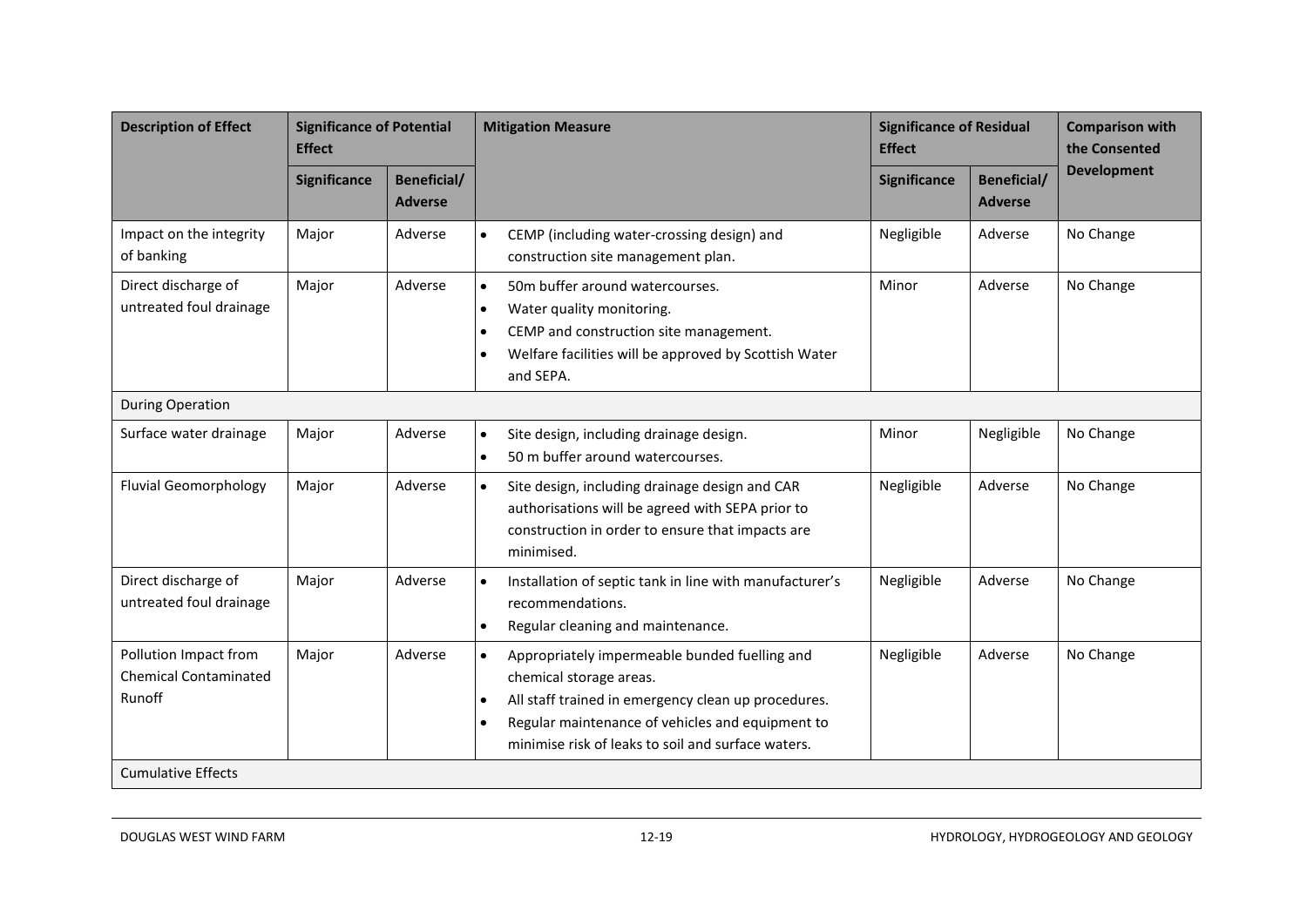| <b>Significance of Potential</b><br><b>Description of Effect</b><br><b>Effect</b>        |                     |                               | <b>Mitigation Measure</b>                                                                                                                                                             | <b>Significance of Residual</b><br><b>Effect</b> |                                      | <b>Comparison with</b><br>the Consented |
|------------------------------------------------------------------------------------------|---------------------|-------------------------------|---------------------------------------------------------------------------------------------------------------------------------------------------------------------------------------|--------------------------------------------------|--------------------------------------|-----------------------------------------|
|                                                                                          | <b>Significance</b> | Beneficial/<br><b>Adverse</b> |                                                                                                                                                                                       | <b>Significance</b>                              | <b>Beneficial/</b><br><b>Adverse</b> | <b>Development</b>                      |
| Drainage from<br>cumulative wind farms<br>into the Poniel Water<br>and other tributaries | Major               | Adverse                       | All of these wind farms either have, or will be required<br>to prepare their own drainage strategies to protect all<br>receiving watercourses from pollution and increased<br>runoff. | Negligible                                       | Adverse                              | No Change                               |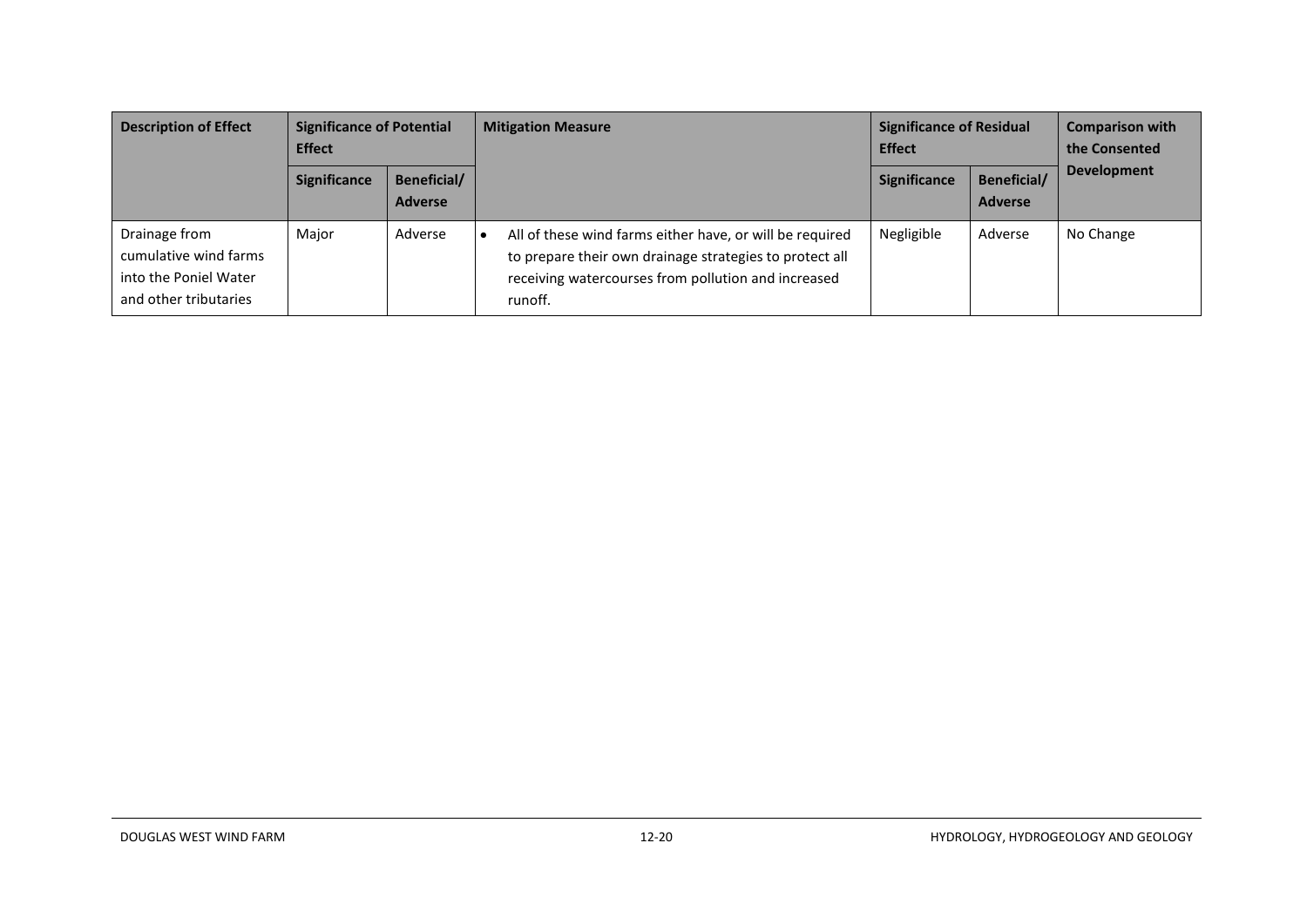# <span id="page-22-0"></span>12.13 References

British Geological Survey (BGS) (2017). *Geoindex – Onshore.* Available at: [http://mapapps2.bgs.ac.uk/geoindex/home.html.](http://mapapps2.bgs.ac.uk/geoindex/home.html) Accessed on: 26<sup>th</sup> June 2017

Scottish Government (2004), Planning Advice Note (PAN) 69 - Planning and Building Standards Advice on Flooding, Available at: [http://www.gov.scot/Topics/Built-](http://www.gov.scot/Topics/Built-Environment/planning/publications/pans)[Environment/planning/publications/pans](http://www.gov.scot/Topics/Built-Environment/planning/publications/pans)

Scottish Government (2004), Planning Advice Note (PAN) 79 – Water and Drainage, Available at: <http://www.gov.scot/Topics/Built-Environment/planning/publications/pans>

Scottish Government (2006), Planning Advice Note (PAN) 51 - Planning, Environmental Protection and Regulation, Available at: [http://www.gov.scot/Topics/Built-](http://www.gov.scot/Topics/Built-Environment/planning/publications/pans)[Environment/planning/publications/pans](http://www.gov.scot/Topics/Built-Environment/planning/publications/pans)

Scottish Government (2014), *Scottish Planning Policy*; Edinburgh; Available at: <http://www.gov.scot/Publications/2014/06/5823>

Scottish Government, Scottish Natural Heritage, SEPA, James Hutton Institute (2014), *Guidance on conducting site surveys on peatland,* Scottish Government*.*

Scottish Government, Scottish Natural Heritage, SEPA (2017) Peatland Survey. *Guidance on Developments on Peatland*, online version only, Scottish Government.

Scottish Environmental Protection Agency (2009), Policy 19 Groundwater Protection Policy for Scotland (Version 3).

Scottish Environmental Protection Agency (2011), Policy 41 'A Planning Authority Protocol Development at Risk of Flooding: Advice and Consultation'.

Scottish Environmental Protection Agency (SEPA) (2011). RBMP Interactive Map. Available at: [http://gis.sepa.org.uk/rbmp/.](http://gis.sepa.org.uk/rbmp/) Accessed on: 26 June 2017.

Scottish Environmental Protection Agency (2017), *Guidance – Pollution prevention Guidelines*, Available at:<https://www.sepa.org.uk/regulations/water/guidance/#PPG>

Scottish Environmental Protection Agency (2017), *Policies*, Available at: <https://www.sepa.org.uk/regulations/how-we-regulate/policies/>

South Lanarkshire Council (2015), Local Development Plan, Available at: [http://www.southlanarkshire.gov.uk/downloads/download/678/south\\_lanarkshire\\_local\\_develop](http://www.southlanarkshire.gov.uk/downloads/download/678/south_lanarkshire_local_development_adopted_plan_and_maps) [ment\\_adopted\\_plan\\_and\\_maps.](http://www.southlanarkshire.gov.uk/downloads/download/678/south_lanarkshire_local_development_adopted_plan_and_maps) Accessed on: 25<sup>th</sup> June 2017

The Joint Nature Conservation Committee (JNCC) (2011), *Report No. 445, Towards an assessment of the state of UK Peatlands*, JNCC, Peterborough